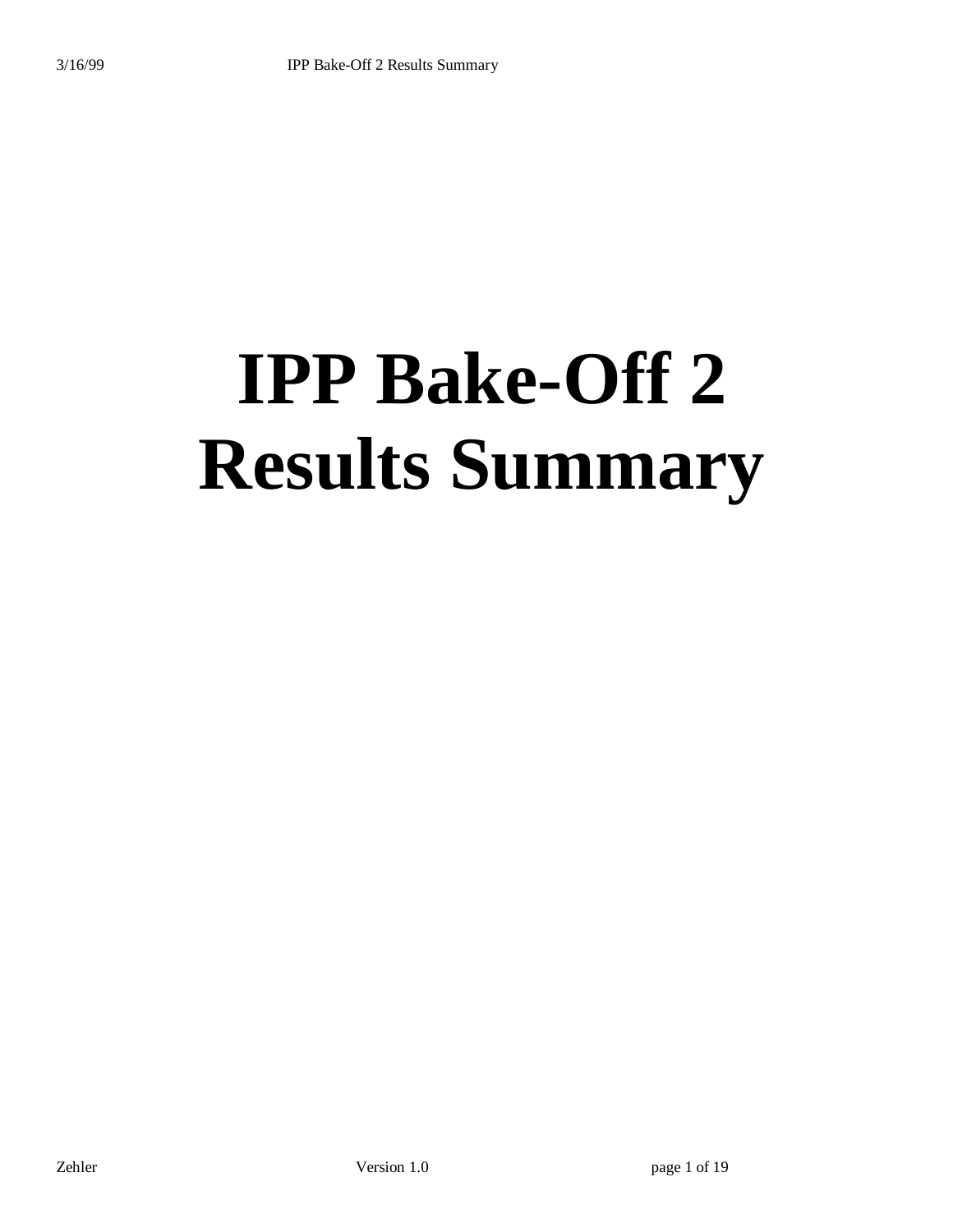# **Table of Contents**

| $\mathbf{1}$            |        |  |
|-------------------------|--------|--|
| $\boldsymbol{2}$        |        |  |
| 3                       |        |  |
|                         | 3.1    |  |
|                         | 3.2    |  |
|                         | 3.3    |  |
|                         | 3.4    |  |
|                         | 3.5    |  |
|                         | 3.6    |  |
|                         | 3.7    |  |
|                         | 3.8    |  |
|                         | 3.9    |  |
|                         | 3.10   |  |
|                         | 3.11   |  |
|                         | 3.11.1 |  |
|                         | 3.11.2 |  |
|                         | 3.11.3 |  |
|                         |        |  |
| $\overline{\mathbf{4}}$ |        |  |
|                         |        |  |

## 1 Revision Log

| 3/16/99 | D1Z | Started with first Bake-Off summary. Updated issues list. |  |
|---------|-----|-----------------------------------------------------------|--|
| 3/17/99 | D1Z | Updated tables.                                           |  |
| 3/18/99 | D1Z | added additional issues captured by Tom Hastings          |  |
| 3/19/99 | D1Z | Completed updates                                         |  |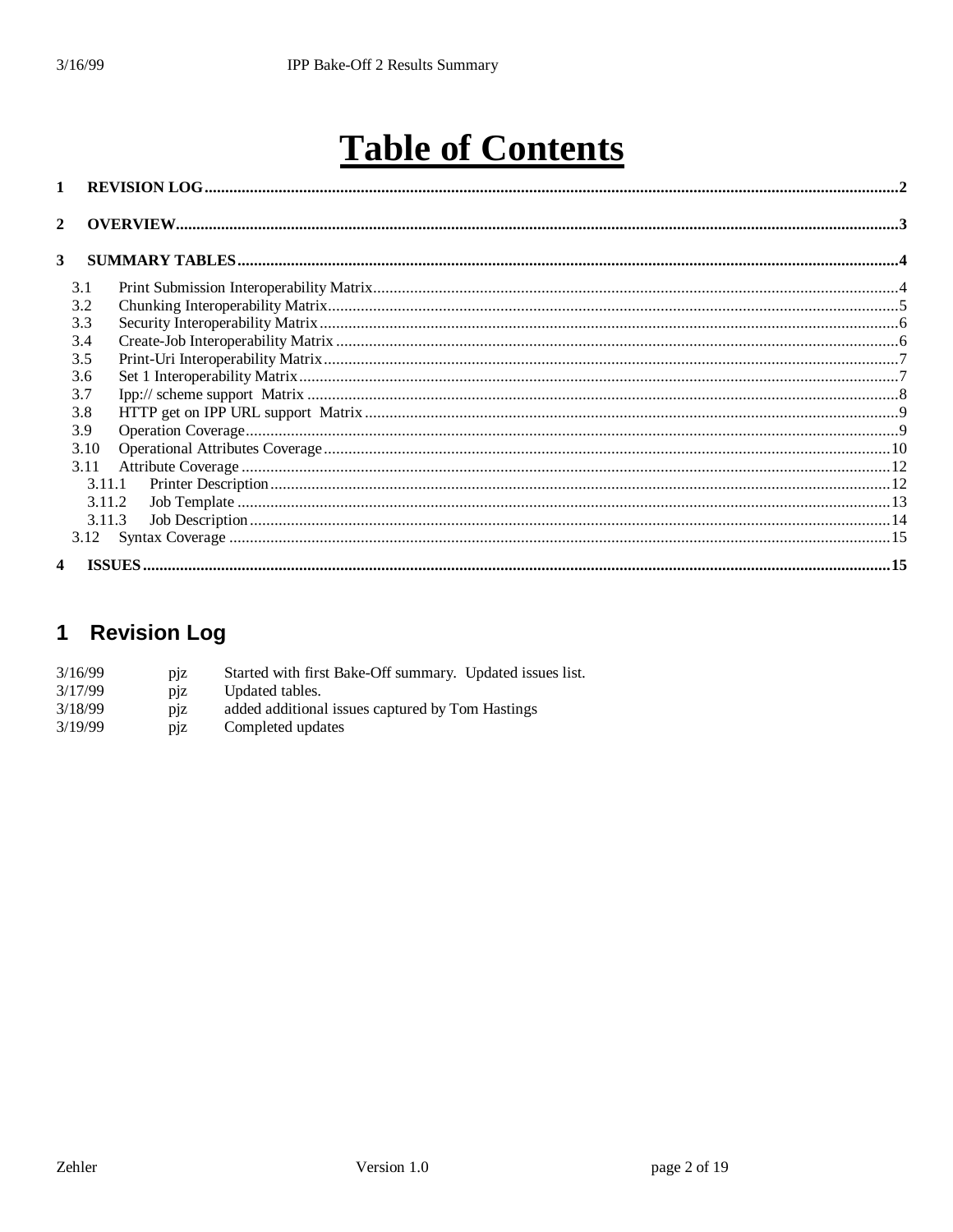#### **2 Overview**

The second IPP Bake-Off held March 9th to 12th. It was hosted by Novel in Orem Utah. The Bake-Off was an unqualified success. The 24 participating organizations were:

| Apple                  | AUCO.                   | Axis, Canon | EFI       |
|------------------------|-------------------------|-------------|-----------|
| Epson                  | <b>Extended Systems</b> | Fuji Xerox  | Genoa     |
| <b>Hewlett Packard</b> | i-data                  | <b>IBM</b>  | JCI       |
| Komatsu                | Kyocera                 | Lexmark     | Microsoft |
| Netsilicon             | <b>Novell</b>           | Ricoh       | Shinesoft |
| Sun                    | Tektronix               | Xerox       |           |

There were 11 IPP Client implementations and 27 IPP Printer implementations. Out of the 297 possible Client/Printer combinations, 296 were successful in completing a simple "print-job" operation. That is a success rate of 99.66%. The previous Bake off had 8 Clients and 16 Printer with a success rate of 96.9%.

Other aspects of IPP were tested for the first time including HTTP chunking and security. We tested 127 combinations of chunking clients with IPP Printers. Of those tested 118 worked fine resulting in a success rate of 92.9%. We knew going into this test that some Printers did not yet support chunking. The limited security testing that was done was a complete success. There were 43 combinations supporting Basic authentication. They all worked. There were 2 combinations supporting Digest authentication and they worked. (One printer knew going in its Digest authentication did not work. The printer participated only to prove it was broken.) Three combinations supported SSL. One combination used Basic authentication over SSL. These also worked.

All the IPP operations, Printer attributes, Job Description attributes and attribute syntaxes were tested. The majority of the Job Description attributes and Operational attributes were tested. We have not strenuously tested the semantics and interactions of these operations and attributes. There are just too many participants and a lack of automated tools to accomplish such a rigorous test.

Twenty six issues were raised over the four day event. These issues will be brought to the IPP mailing list and discussed.

The major benefit of the Bake-Off was bringing together the implementers of IPP from across the industry. The cooperation between the engineers was remarkable. All were sharing their IPP expertise and working together for the benefit of all. Every participating vendor will have an improved implementation of IPP as a direct result of this event.

The First day of the Bake-off was for setup. This was accomplished in less than half a day. Some time was spent discussing methodology and prioritizing objectives. A prioritized list and the IPP Test Plan was used as the basis for Bake-off testing. The URL for the prioritized list is "ftp://ftp.pwg.org/pub/pwg/ipp/new\_TES/Bake-Off2-Official-List.pdf" . The URL for the Test Plan is "ftp://ftp.pwg.org/pub/pwg/ipp/new\_TES/IPP-Test-Plan-990219.pdf"

The remaining time was spent testing basic printing, chunking, security, print by reference, create-job/send-document and the set 1 operations.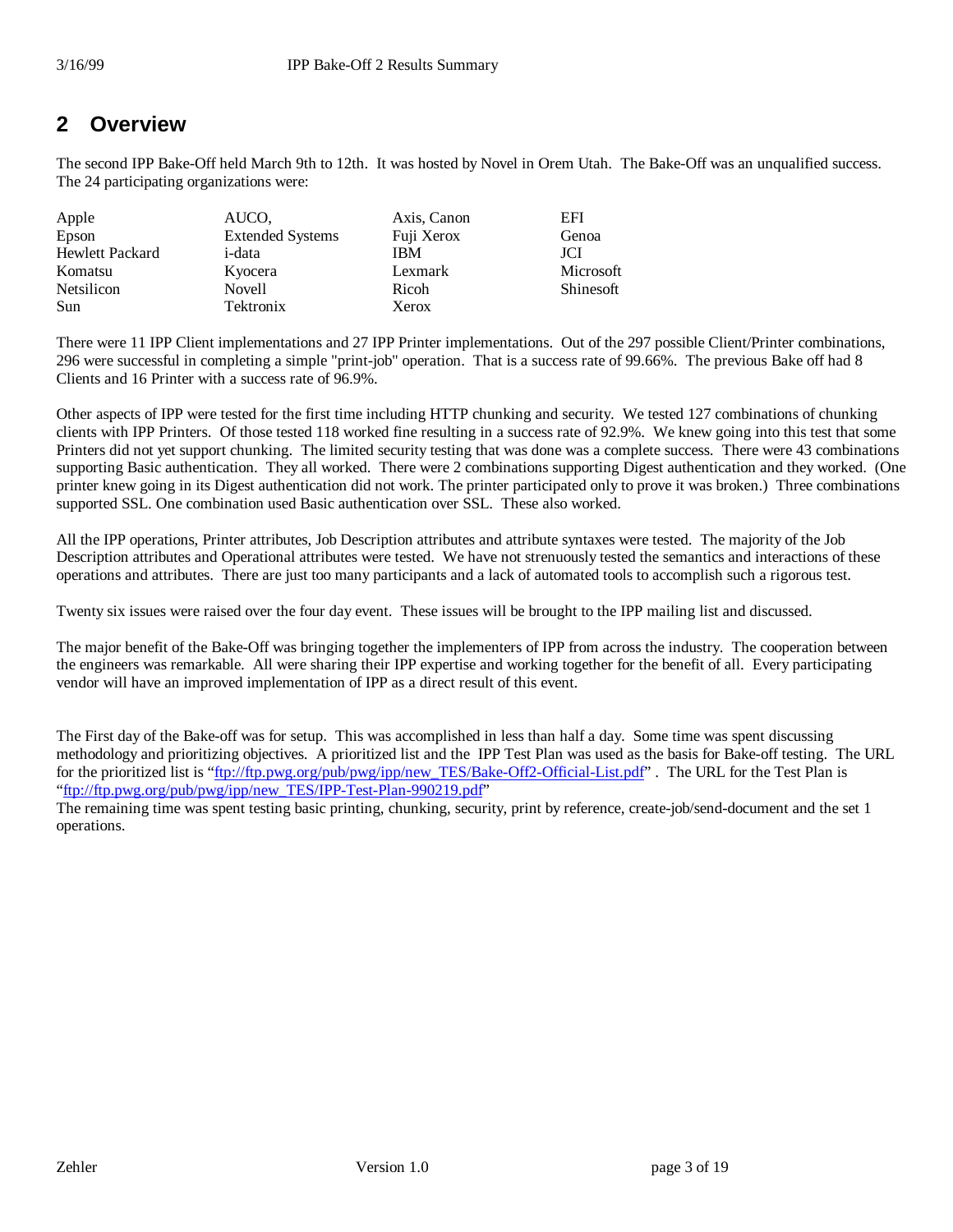#### **3 Summary Tables**

#### *3.1 Print Submission Interoperability Matrix*

This matrix shows the results of submitting a simple print job from IPP Clients to IPP Printerss. The participants of the Bake-Off agreed on rules of anonymity. One of the rules was to use designations to identify implementations. In the following table IPP Clients are on the horizontal and IPP Printers are on the vertical. A key at the bottom of the table is provided to interpret the results.

|                 | C1             | C <sub>2</sub> | C <sub>3</sub> | C <sub>4</sub> | C <sub>5</sub> | C6                      | C7             | C8           | C9             | C11            | C12          | S/F   |
|-----------------|----------------|----------------|----------------|----------------|----------------|-------------------------|----------------|--------------|----------------|----------------|--------------|-------|
| <b>P1</b>       | $\mathbf{P}$   | P              | $\mathbf{P}$   | $\mathbf{P}$   | $\mathbf{P}$   | $\mathbf{P}$            | $\mathbf{P}$   | $\mathbf{P}$ | ${\bf P}$      | $\mathbf{P}$   | $\mathbf{P}$ | 11/0  |
| P <sub>2</sub>  | ${\bf P}$      | $\mathbf{P}$   | ${\bf P}$      | $\overline{P}$ | S              | S                       | $\overline{P}$ | ${\bf P}$    | $\mathbf P$    | $\mathbf P$    | S            | 11/0  |
| P <sub>3</sub>  | S              | S              | S              | S              | S              | S                       | ${\bf S}$      | S            | S              | S              | S            | 11/0  |
| <b>P4</b>       | $\overline{P}$ | $\mathbf{P}$   | $\mathbf P$    | $\overline{P}$ | S              | S                       | $\overline{P}$ | ${\bf P}$    | $\mathbf{P}$   | $\mathbf{P}$   | S            | 11/0  |
| <b>P5</b>       | $\mathbf{P}$   | $\mathbf{P}$   | $\mathbf{P}$   | $\mathbf{P}$   | $\overline{P}$ | $\mathbf{P}$            | $\mathbf{P}$   | $\mathbf{P}$ | $\mathbf{P}$   | $\overline{P}$ | $\mathbf{P}$ | 11/0  |
| <b>P6</b>       | S              | ${\bf S}$      | S              | S              | S              | S                       | S              | S            | S              | S              | S            | 11/0  |
| P7              | $\overline{P}$ | $\mathbf{P}$   | $\mathbf{P}$   | $\mathbf{P}$   | $\overline{P}$ | $\mathbf{P}$            | S              | $\mathbf P$  | $\mathbf{P}$   | $\mathbf{P}$   | S            | 11/0  |
| P <sub>8</sub>  | S              | S              | S              | S              | S              | S                       | S              | S            | S              | S              | S            | 11/0  |
| P <sub>9</sub>  | S              | P              | P              | P              | P              | P                       | P              | P            | P              | P              | S            | 11/0  |
| <b>P10</b>      | ${\bf P}$      | $\mathbf{P}$   | ${\bf P}$      | ${\bf P}$      | S              | ${\bf P}$               | $\mathbf{P}$   | $\mathbf P$  | $\mathbf P$    | $\mathbf{P}$   | $\mathbf{P}$ | 11/0  |
| <b>P11</b>      | $\mathbf{P}$   | $\mathbf{P}$   | $\mathbf{P}$   | $\mathbf{P}$   | S              | P                       | P              | $\mathbf P$  | $\mathbf P$    | $\mathbf{P}$   | P            | 11/0  |
| <b>P12</b>      | S              | S              | S              | S              | S              | S                       | S              | S            | S              | S              | S            | 11/0  |
| P <sub>13</sub> | $\mathbf{P}$   | $\mathbf{P}$   | S              | $\mathbf{P}$   | P              | $\mathbf P$             | P              | $\mathbf P$  | $\mathbf{P}$   | S              | P            | 11/0  |
| P <sub>14</sub> | ${\bf P}$      | $\mathbf{P}$   | $\mathbf P$    | $\mathbf{P}$   | $\mathbf P$    | ${\bf P}$               | $\mathbf P$    | ${\bf P}$    | $\mathbf{P}$   | $\mathbf{P}$   | $\mathbf{P}$ | 11/0  |
| P <sub>15</sub> | S              | $\mathbf{P}$   | S              | S              | S              | P                       | S              | S            | S              | S              | S            | 11/0  |
| P <sub>16</sub> | S              | S              | S              | S              | S              | S                       | S              | S            | S              | S              | S            | 11/0  |
| P17             | S              | S              | $\mathbf{P}$   | ${\bf P}$      | S              | S                       | $\mathbf{P}$   | $\mathbf P$  | $\mathbf{P}$   | $\mathbf{P}$   | $\mathbf{P}$ | 11/0  |
| P <sub>18</sub> | S              | S              | S              | S              | S              | S                       | ${\bf S}$      | S            | S              | S              | S            | 11/0  |
| P <sub>19</sub> | $\mathbf{P}$   | P              | $\mathbf{P}$   | $\mathbf{P}$   | $\mathbf P$    | P                       | $\mathbf{P}$   | $\mathbf{P}$ | $\overline{P}$ | $\mathbf{P}$   | S            | 11/0  |
| P <sub>20</sub> | $\mathbf{P}$   | P              | ${\bf P}$      | $\mathbf{P}$   | S              | $\mathbf P$             | $\mathbf{P}$   | ${\bf P}$    | $\mathbf P$    | $\mathbf{P}$   | S            | 11/0  |
| P21             | S              | S              | S              | S              | S              | $\overline{\mathrm{F}}$ | S              | S            | $\mathbf{P}$   | S              | S            | 10/1  |
| P <sub>22</sub> | P              | $\mathbf{P}$   | $\mathbf{P}$   | $\mathbf{P}$   | $\overline{P}$ | $\mathbf{P}$            | $\mathbf{P}$   | $\mathbf{P}$ | $\mathbf P$    | $\mathbf{P}$   | P            | 11/0  |
| P <sub>23</sub> | S              | S              | S              | S              | S              | S                       | S              | S            | S              | S              | S            | 11/0  |
| P <sub>24</sub> | $\mathbf{P}$   | P              | ${\bf P}$      | $\mathbf{P}$   | $\mathbf P$    | $\mathbf{P}$            | P              | $\mathbf P$  | $\mathbf P$    | $\mathbf P$    | S            | 11/0  |
| P <sub>25</sub> | S              | S              | S              | S              | S              | S                       | S              | S            | S              | S              | S            | 11/0  |
| P <sub>26</sub> | $\mathbf{P}$   | $\mathbf{P}$   | $\mathbf{P}$   | $\mathbf{P}$   | $\mathbf P$    | $\mathbf{P}$            | $\mathbf{P}$   | $\mathbf{P}$ | $\mathbf P$    | S              | S            | 11/0  |
| P27             | S              | S              | S              | S              | S              | S                       | S              | S            | S              | S              | S            | 11/0  |
| S/F             | 27/0           | 27/0           | 27/0           | 27/0           | 27/0           | 26/1                    | 27/0           | 27/0         | 27/0           | 27/0           | 27/0         | 296/1 |

 $S = Success$ 

 $P = Success (Paper output)$ 

 $F =$ Failure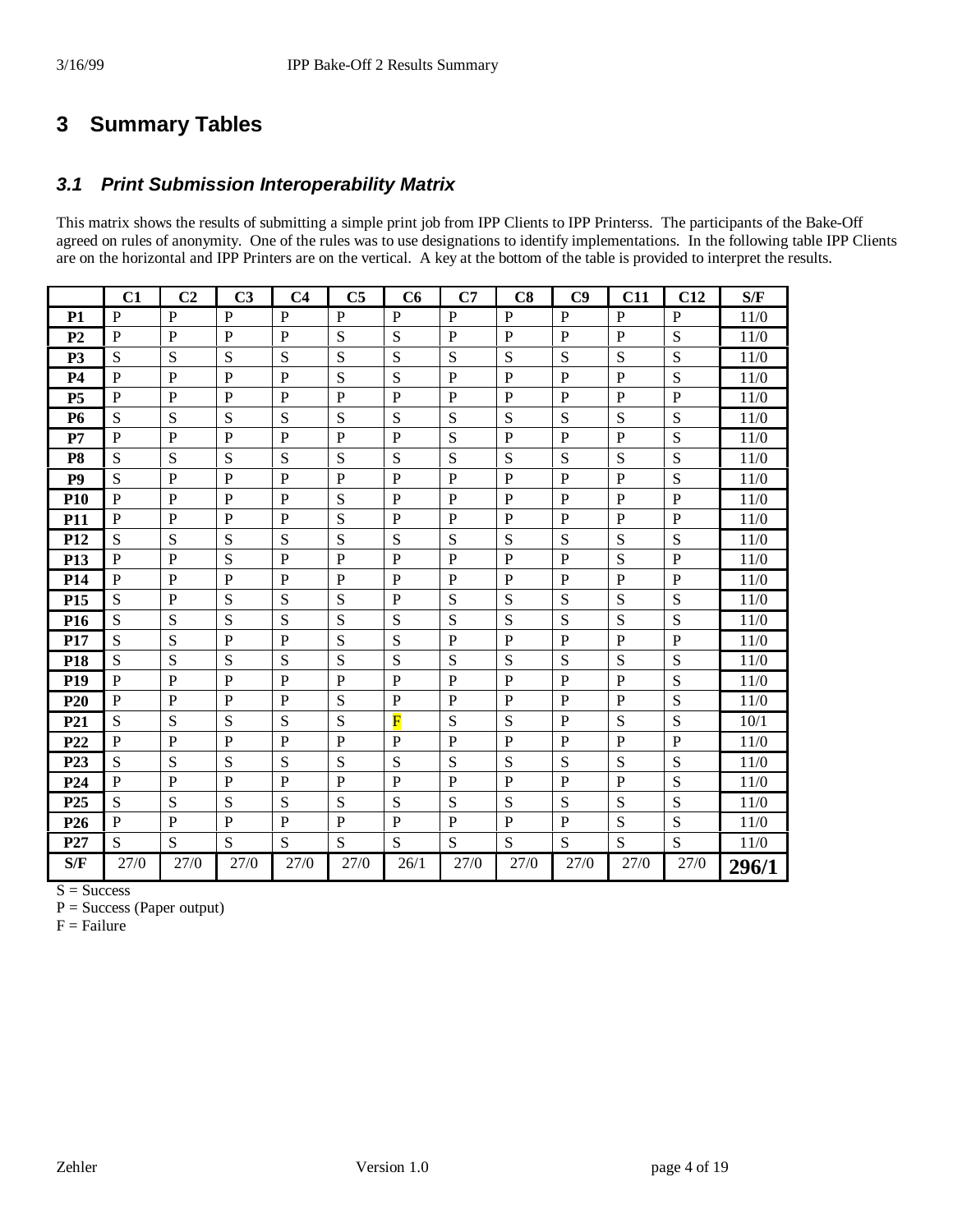#### *3.2 Chunking Interoperability Matrix*

This matrix shows the results of submitting a simple print job from IPP Clients to IPP Printers. The print request is sent using HTTP chunking. IPP Clients are on the horizontal and IPP Printers are on the vertical. A key at the bottom of the table is provided to interpret the results.

|                 | $\overline{C}$ | $\overline{C}3$         | C <sub>4</sub>          | $\overline{C7}$         | C8                      | $\overline{C12}$ | S/F              |
|-----------------|----------------|-------------------------|-------------------------|-------------------------|-------------------------|------------------|------------------|
| P <sub>1</sub>  | S              | S                       |                         | S                       |                         | S                | 4/0              |
| P <sub>2</sub>  | S              | S                       | S                       | S                       | S                       | S                | 6/0              |
| P <sub>3</sub>  | S              | S                       | S                       | S                       | S                       | S                | 6/0              |
| <b>P4</b>       | S              | S                       | S                       | S                       | $\mathbf S$             | S                | 6/0              |
| P <sub>5</sub>  | S              | S                       | S                       | ${\bf S}$               | S                       | ${\bf S}$        | 6/0              |
| P <sub>6</sub>  |                |                         |                         |                         |                         |                  | $\overline{0/0}$ |
| P7              | S              | S                       | S                       | S                       | F(500)                  | S                | 5/1              |
| P <sub>8</sub>  | S              | S                       | S                       |                         | S                       | S                | 5/0              |
| P <sub>9</sub>  | S              | S                       |                         | ${\bf S}$               | S                       | S                | $5/0$            |
| P10             |                | $\overline{\mathbf{F}}$ | $\overline{\mathbf{F}}$ |                         | $\overline{S}$          |                  | 1/2              |
| P11             | ${\bf S}$      | S                       | S                       | S                       | S                       | S                | 6/0              |
| P12             | $\mathbf S$    | S                       | S                       | S                       | S                       | S                | 6/0              |
| P13             | S              | S                       | S                       | S                       | S                       | S                | 6/0              |
| P <sub>14</sub> | F(400)         | S                       | $F$ (Inval req)         | S                       | $F($ no msg $)$         | S                | 3/3              |
| P15             | ${\bf S}$      | ${\bf S}$               | S                       | S                       | ${\bf S}$               | ${\bf S}$        | 6/0              |
| P16             |                |                         |                         |                         |                         |                  | 0/0              |
| P17             | S              | S                       | S                       | S                       | S                       | S                | 6/0              |
| P18             | S              | S                       |                         |                         | S                       | S                | 4/0              |
| P <sub>19</sub> |                |                         |                         |                         | F(400)                  |                  | 0/1              |
| P <sub>20</sub> | S              | S                       | S                       | S                       | S                       | S                | 6/0              |
| P <sub>21</sub> | S              | S                       | S                       | S                       | S                       | S                | 6/0              |
| P22             |                | S                       | S                       |                         | S                       | S                | 4/0              |
| P <sub>23</sub> | ${\bf S}$      | S                       | S                       | $\overline{\mathbf{F}}$ |                         | S                | 4/1              |
| P <sub>24</sub> |                |                         |                         |                         | $\overline{\mathbf{F}}$ |                  | 0/1              |
| P <sub>25</sub> | S              | S                       | S                       |                         | S                       | S                | 5/0              |
| P <sub>26</sub> | S              | S                       | $\overline{\mathbf{S}}$ | ${\bf S}$               | $\overline{\mathbf{S}}$ | S                | 6/0              |
| P <sub>27</sub> | S              | S                       | S                       | S                       | $\overline{S}$          | S                | $6/0$            |
| S/F             | 20/1           | 22/1                    | 18/2                    | 17/1                    | 19/4                    | 22/0             | 118/9            |

 $S = Success$ 

 $F =$ Failure

(\*) = error code/message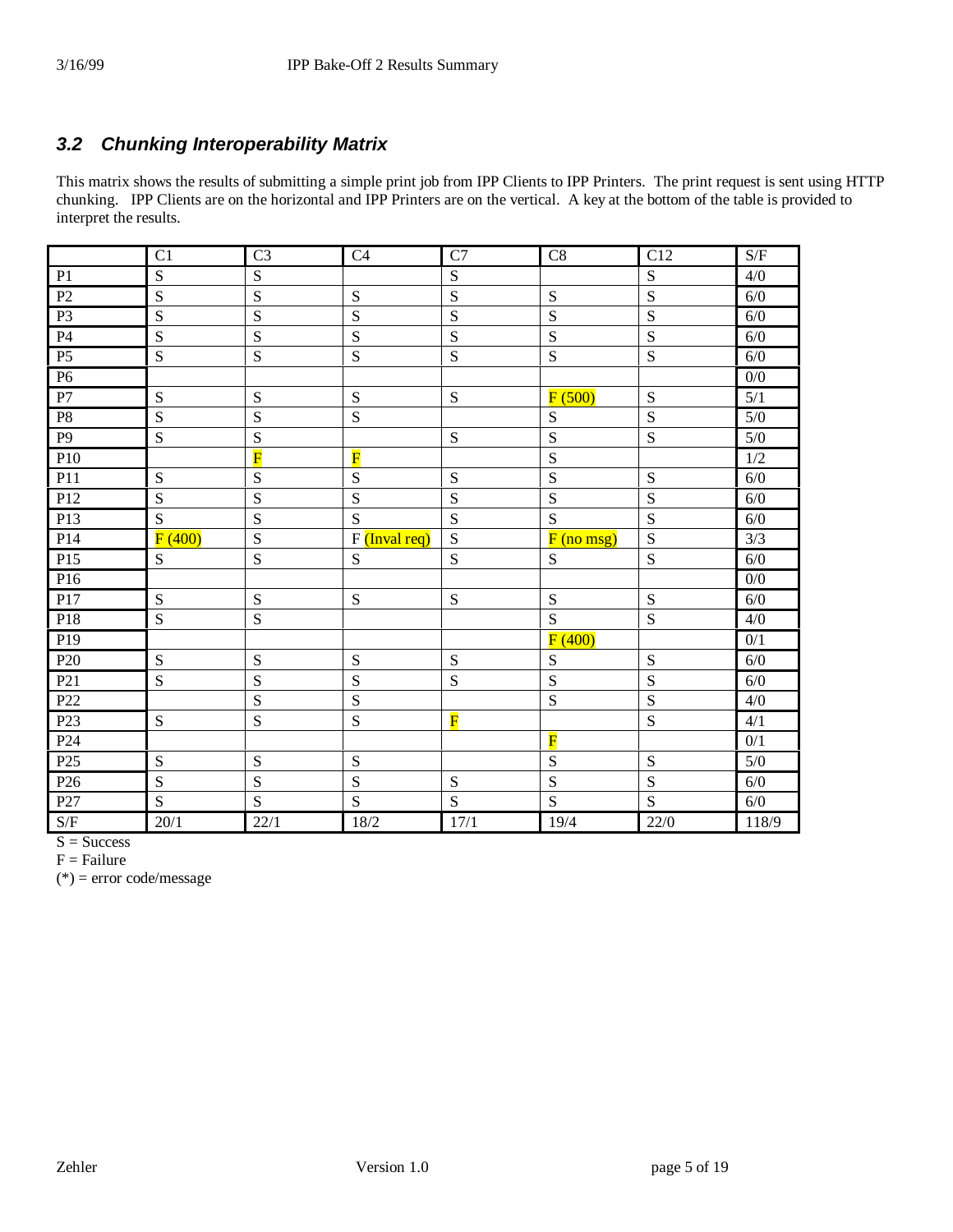#### 3/16/99 IPP Bake-Off 2 Results Summary *3.3 Security Interoperability Matrix*

This matrix shows the results of issuing an IPP request from IPP Clients to IPP Printers. IPP Clients are on the horizontal and IPP Printers are on the vertical. The security method is listed with the results. Note that P1's Digest implementation was not part of the test. It was known to be incorrect and tested only to verify it was indeed broken. All combinations tested succeeded.

|                 | C2                                               | C4                | C <sub>5</sub>                                   | C <sub>6</sub> | C8        | C9       |
|-----------------|--------------------------------------------------|-------------------|--------------------------------------------------|----------------|-----------|----------|
| P <sub>1</sub>  | Basic=S                                          | Basic=S           | Basic=S                                          | Basic=S        | Basic=S   | Basic=S  |
|                 | $\overline{\text{Digest}} = \overline{\text{F}}$ | Digest=F          | $\overline{\text{Digest}} = \overline{\text{F}}$ | Digest=F       | Digest=F  | Digest=F |
| P <sub>4</sub>  | Basic=S                                          | Basic=S           | Basic=S                                          |                | $Basic=S$ | Basic=S  |
| P <sub>5</sub>  | Basic=S                                          | $Basic=S$         | Basic=S                                          | Basic=S        | Basic=S   | Basic=S  |
|                 |                                                  | $\text{Digest}=S$ |                                                  | $SSL = S$      |           | Digest=S |
| P <sub>9</sub>  | Basic=S                                          | Basic=S           |                                                  |                | Basic=S   | Basic=S  |
| P10             | Basic=S                                          | Basic=S           |                                                  |                | Basic=S   | Basic=S  |
| P <sub>12</sub> | Basic=S                                          |                   |                                                  |                | Basic=S   |          |
| P13             |                                                  |                   | Basic=S                                          | Basic=S        | Basic=S   |          |
|                 |                                                  |                   |                                                  | $SSL = S$      |           |          |
|                 |                                                  |                   |                                                  | Basic+SSL=S    |           |          |
| P <sub>15</sub> |                                                  |                   |                                                  |                |           |          |
| P18             | Basic=S                                          | Basic=S           | Basic=S                                          |                |           |          |
| P <sub>19</sub> | Basic=S                                          | Basic=S           |                                                  |                | Basic=S   |          |
| P <sub>22</sub> | Basic=S                                          | Basic=S           |                                                  |                |           | Basic=S  |
| P <sub>24</sub> | Basic=S                                          | Basic=S           |                                                  | Basic=S        | Basic=S   | Basic=S  |
| P27             |                                                  |                   |                                                  | $SSL = S$      |           |          |
|                 |                                                  |                   |                                                  |                |           |          |

#### *3.4 Create-Job Interoperability Matrix*

This matrix shows the results of issuing of 'create-job' and 'send-document' requests from IPP Clients to IPP Printers. IPP Clients are on the horizontal and IPP Printers are on the vertical.

All combinations tested succeeded.

|                 | C1  | C <sub>2</sub> | C <sub>4</sub> | C9  | C11 | S/F  |
|-----------------|-----|----------------|----------------|-----|-----|------|
| P <sub>5</sub>  |     | N              |                | ມ   |     | 5/0  |
| P8              |     | ມ              |                |     |     | 1/0  |
| P <sub>9</sub>  |     | N              |                |     |     | 4/0  |
| P12             |     | ى              | ມ              | ມ   |     | 5/0  |
| P <sub>19</sub> |     | $\sim$<br>N    |                |     |     | 4/0  |
| P <sub>23</sub> |     | ື              |                |     |     | 2/0  |
| S/F             | 4/0 | 6/0            | 5/0            | 3/0 | 3/0 | 21/0 |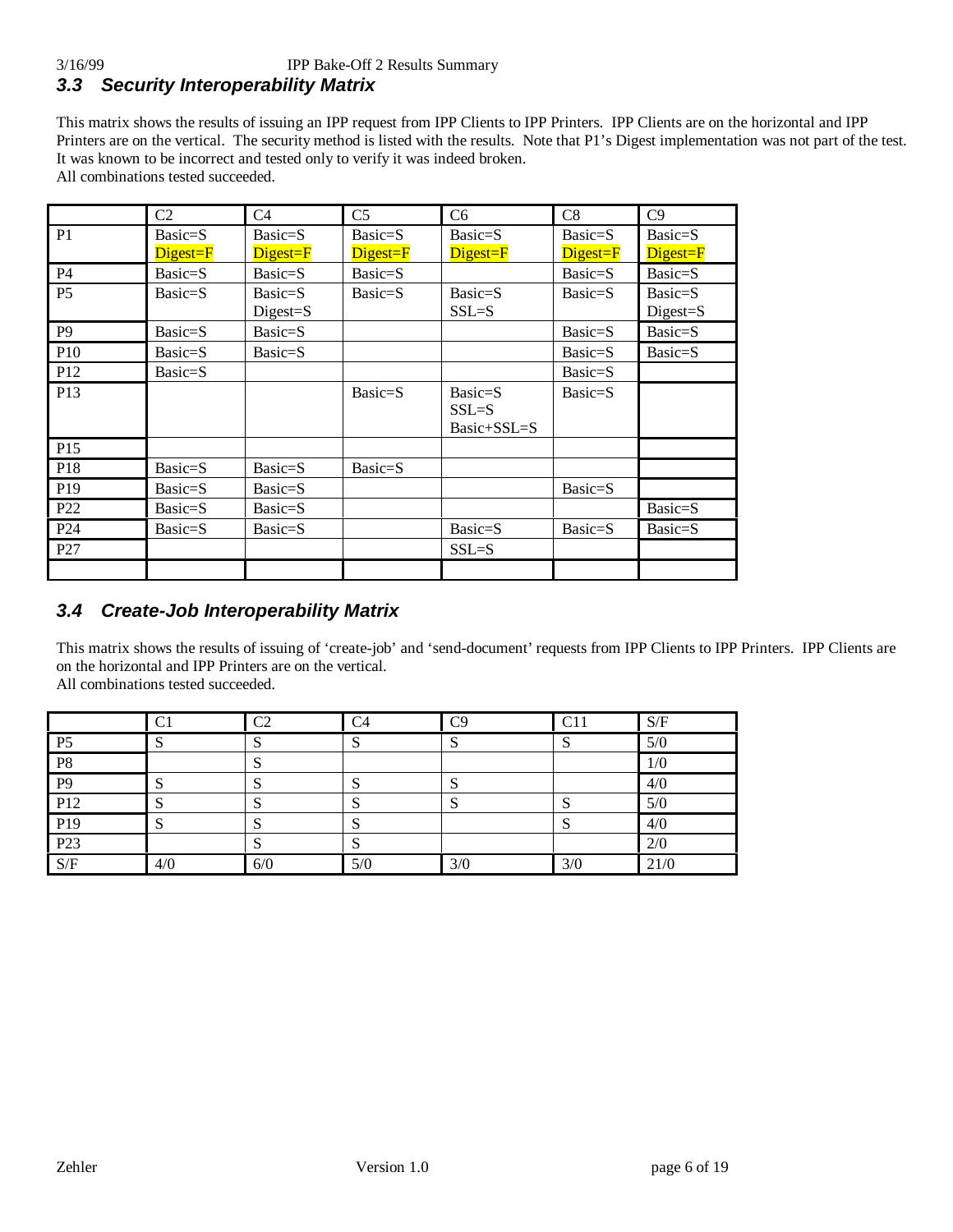#### *3.5 Print-Uri Interoperability Matrix*

This matrix shows the results of issuing of 'create-job' and 'send-document' requests from IPP Clients to IPP Printers. IPP Clients are on the horizontal and IPP Printers are on the vertical. All combinations tested succeeded.

|                 | C1  | C <sub>2</sub>   | C <sub>4</sub> | C9  | C11 | S/F  |
|-----------------|-----|------------------|----------------|-----|-----|------|
| P <sub>5</sub>  |     | $\mathbf C$<br>N | ມ              | ມ   | N   | 5/0  |
| P <sub>9</sub>  |     | c<br>P           | IJ             |     |     | 3/0  |
| P19             |     | c<br>P           |                |     |     | 2/0  |
| P <sub>23</sub> |     | S                |                |     |     | 1/0  |
| P <sub>26</sub> |     | c<br>N           | ມ              | ى   |     | 3/0  |
| P <sub>27</sub> |     | S                | د۱             | د   |     | 3/0  |
| S/F             | 3/0 | 6/0              | 4/0            | 3/0 | 1/0 | 17/0 |

#### *3.6 Set 1 Interoperability Matrix*

This matrix shows the results of testing the Set One operations from IPP Clients to IPP Printers. IPP Clients are on the horizontal and IPP Printers are on the vertical.

It is unclear what level of testing was performed. The test plan had several steps to perform. It is not known if these steps were followed. This was one of the last tests performed and not carefully monitored. All combinations tested reported success.

NOTE: The Bake-Off was for IPP v1.0. The 'Set One' operations are not part of the v1.0 specification.

|                 | C <sub>2</sub> | C <sub>5</sub> | C6           | C9  | S/F  |
|-----------------|----------------|----------------|--------------|-----|------|
| P7              | G<br>د         | S              | $\mathbf{C}$ | ຕ   | 4/0  |
| P8              |                |                |              |     | 0/0  |
| $\overline{P9}$ | c              |                |              |     | 1/0  |
| P <sub>13</sub> | C۱             |                |              |     | 1/0  |
| P115            | S              | ຕ<br>P         |              | N   | 3/0  |
| P <sub>18</sub> |                |                |              |     | 0/0  |
| P <sub>19</sub> |                |                |              |     | 1/0  |
| S/F             | 5/0            | 2/0            | 1/0          | 2/0 | 10/0 |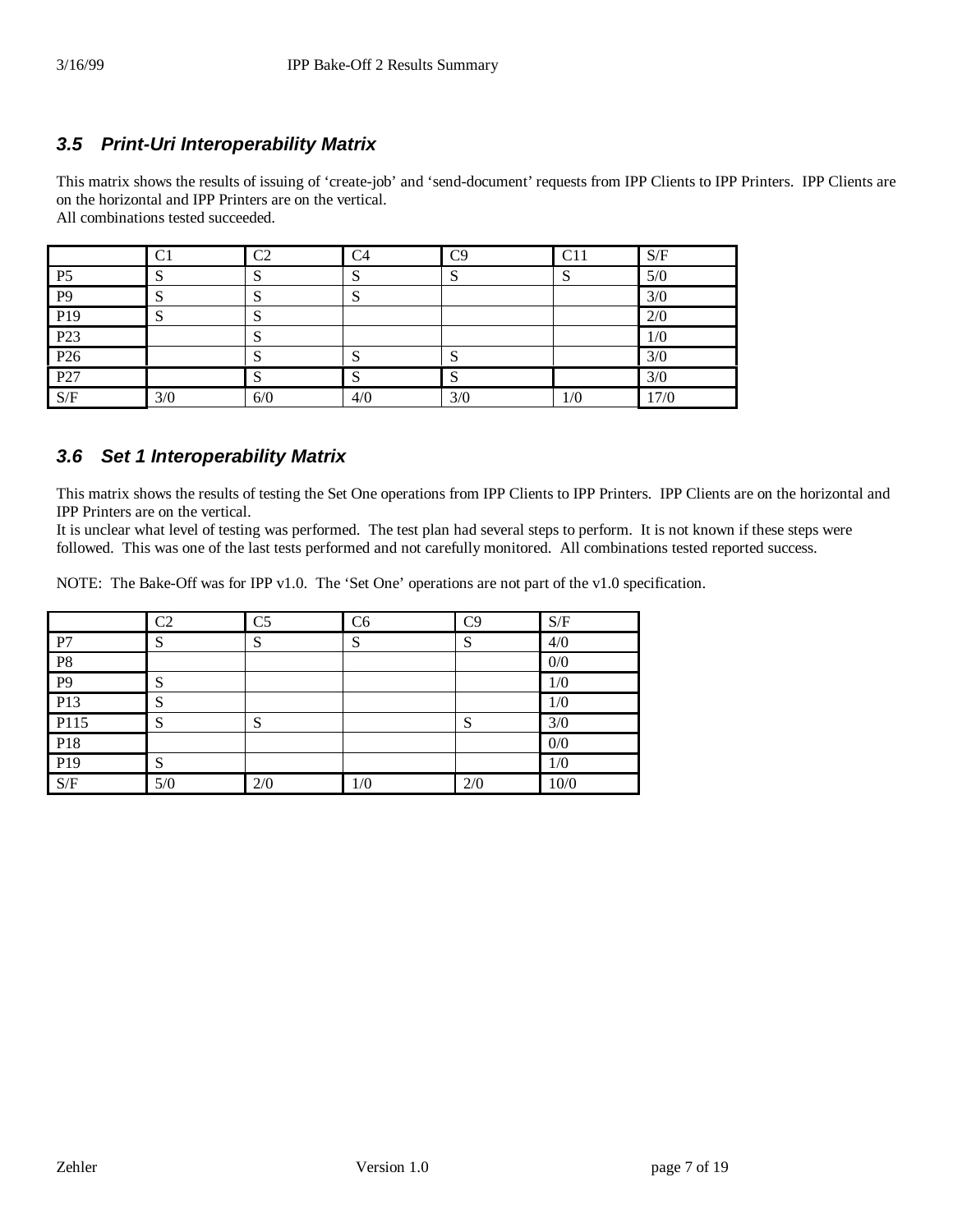#### *3.7 Ipp:// scheme support Matrix*

This matrix shows the results of testing the 'ipp://' scheme from the C9 IPP Client to the IPP Printers. This was tested using IPP v1.0 and IPP v1.1 in the IPP header. The 'accept' column indicates that the version and scheme was accepted in a 'print-job' operation. The 'return' column indicates the 'ipp://' scheme was returned for the job URL in a 'get-jobs' operation. NOTE: I am unsure what 'Rel' indicates and counted those as untested.

NOTE: The Bake-Off was for IPP v1.0. The 'ipp://' scheme is not part of the v1.0 specification.

|                 | IPP 1.0                 | IPP 1.0                 | IPP 1.1                 | IPP 1.1                 |
|-----------------|-------------------------|-------------------------|-------------------------|-------------------------|
|                 | Accept ipp://           | Return ipp://           | Accept ipp://           | Return ipp://           |
| P <sub>1</sub>  | $\overline{\mathbf{N}}$ | $\overline{\mathbf{N}}$ | $\overline{\mathbf{N}}$ | $\overline{\mathbf{N}}$ |
| P2              | $\mathbf Y$             | $\overline{\textbf{N}}$ | $\mathbf Y$             | $\overline{\mathbf{N}}$ |
| P <sub>3</sub>  |                         |                         |                         |                         |
| P <sub>4</sub>  | Y                       | Rel                     | $\mathbf Y$             | Rel                     |
| P <sub>5</sub>  | $\mathbf Y$             | $\mathbf Y$             | $\mathbf Y$             | $\mathbf Y$             |
| P <sub>6</sub>  | $\overline{\text{N}}$   | $\overline{\textbf{N}}$ | $\overline{\textbf{N}}$ | $\overline{\textbf{N}}$ |
| ${\bf P}7$      | $\overline{\mathbf{N}}$ | $\overline{\mathbf{N}}$ | $\overline{\mathbf{N}}$ | $\overline{\mathbf{N}}$ |
| ${\bf P8}$      | Y                       | $\overline{\text{N}}$   | $\overline{\mathbf{N}}$ | $\overline{\textbf{N}}$ |
| P <sub>9</sub>  | $\mathbf Y$             | $\mathbf Y$             | $\overline{\mathbf{N}}$ | $\overline{\text{N}}$   |
| P10             | Y                       | $\overline{\text{N}}$   | $\mathbf Y$             | $\overline{\text{N}}$   |
| P11             |                         |                         |                         |                         |
| P12             | Y                       | $\overline{\textbf{N}}$ | $\mathbf Y$             | $\overline{\mathbf{N}}$ |
| P13             |                         |                         |                         |                         |
| P14             | Y                       | $\overline{\mathbf{N}}$ | Y                       | $\overline{\mathbf{N}}$ |
| P15             | Y                       | $\overline{\mathbf{N}}$ | $\overline{\mathbf{N}}$ | $\overline{\mathbf{N}}$ |
| P16             | $\overline{\text{N}}$   | $\overline{\text{N}}$   | $\overline{\text{N}}$   | $\overline{\text{N}}$   |
| P17             | $\overline{\mathbf{N}}$ | $\overline{\mathbf{N}}$ | $\overline{\mathbf{N}}$ | $\overline{\mathbf{N}}$ |
| P18             | $\overline{\text{N}}$   | $\overline{\mathbf{N}}$ | $\overline{\text{N}}$   | $\overline{\textbf{N}}$ |
| P <sub>19</sub> |                         |                         |                         |                         |
| P <sub>20</sub> | $\mathbf Y$             | $\mathbf Y$             | $\mathbf Y$             | $\mathbf Y$             |
| P <sub>21</sub> |                         |                         |                         |                         |
| P22             | Y                       | $\overline{\mathbf{N}}$ | $\mathbf Y$             | $\overline{\mathbf{N}}$ |
| P <sub>23</sub> | $\overline{\mathbf{N}}$ | $\overline{\text{N}}$   | $\overline{\mathbf{N}}$ | $\overline{\text{N}}$   |
| P <sub>24</sub> | Y                       | $\overline{\mathbf{N}}$ | $\mathbf Y$             | $\overline{\mathbf{N}}$ |
| P <sub>25</sub> | Y                       | $\mathbf Y$             | $\mathbf Y$             | Y                       |
| P <sub>26</sub> | $\mathbf Y$             | $\mathbf Y$             | $\overline{\mathbf{N}}$ | $\overline{\mathbf{N}}$ |
| P27             | $\mathbf Y$             | $\mathbf Y$             | $\overline{\mathbf{N}}$ | $\overline{\mathbf{N}}$ |
| ${\rm Y/N}$     | $15/7$                  | 6/15                    | 10/12                   | $3/18$                  |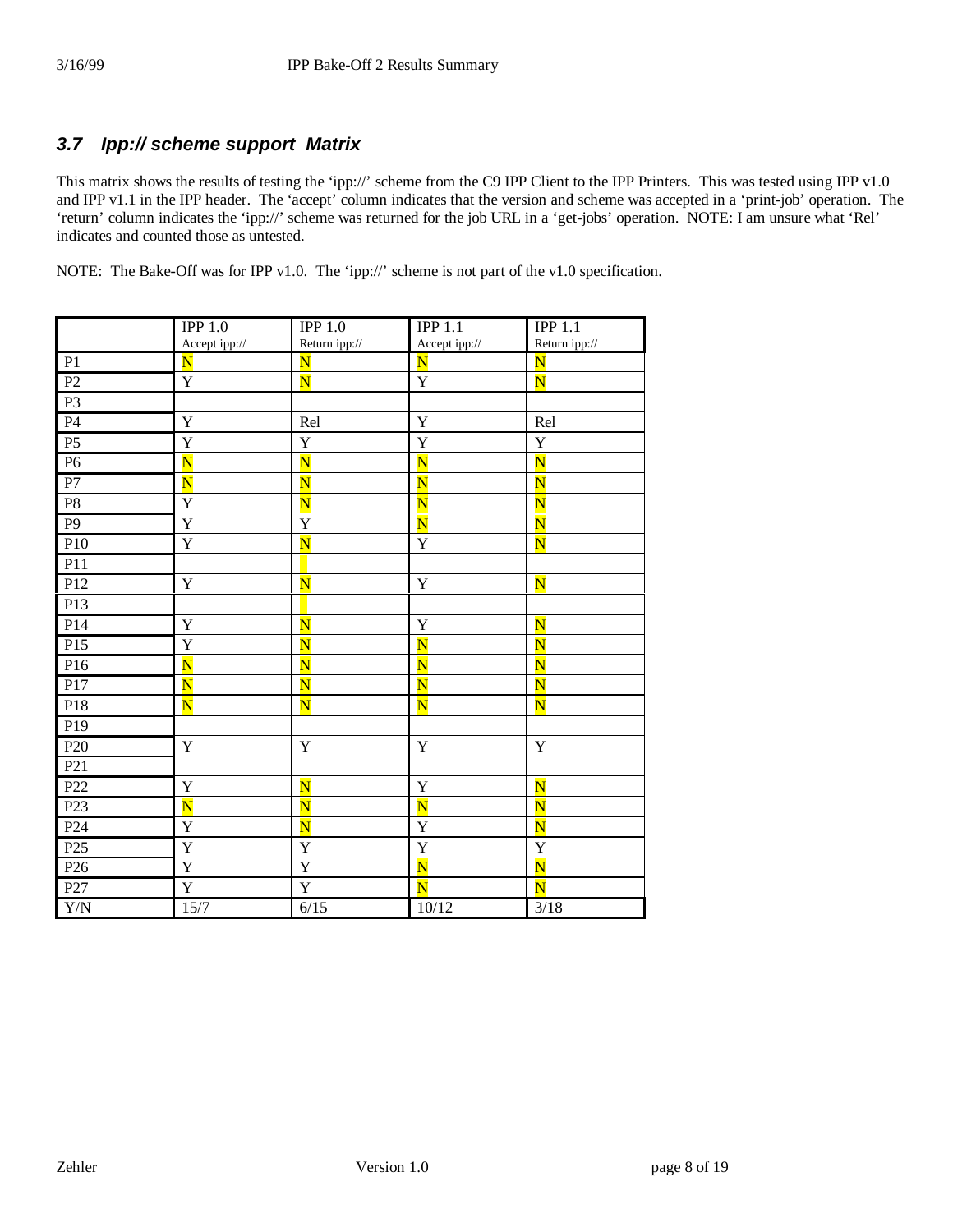#### *3.8 HTTP get on IPP URL support Matrix*

This matrix shows the results of issuing an HTTP 'Get' on the IPP URL. This was tested using Netscape Navigator without a proxy and Internet Explorer with a proxy. The 'Y' indicates the printer returned a page of information. Any other indication indicates a failure to return a page.

| ID               | <b>Netscape Navigator</b> | <b>Internet Explorer</b>  |
|------------------|---------------------------|---------------------------|
|                  | No Proxy                  | <b>Proxy</b>              |
| P <sub>1</sub>   | Y                         | $\overline{\mathrm{Y}}$   |
| P <sub>2</sub>   | Doc cont. no data         | Time out                  |
| P <sub>3</sub>   | Y but redir               | Y but redir.              |
| P4               | N 404                     | N 404                     |
| P <sub>5</sub>   | N 405                     | N 405                     |
| P <sub>6</sub>   | N 404                     | N 404                     |
| P7               | Y CGI                     | Y CGI                     |
| P <sub>8</sub>   | Time out                  | Time out                  |
| P <sub>9</sub>   | Y                         | Y CGI                     |
| P <sub>10</sub>  | Doc cont. no data         | <b>Unknown HTTP Error</b> |
| P11              | Y                         | Y                         |
| P <sub>12</sub>  | Y Exe file                | Y Exe file                |
| P13              | Doc cont. no data         | N Invalid. response       |
| P <sub>14</sub>  | Y                         | Y                         |
| P <sub>15</sub>  | Y                         | Y                         |
| P <sub>16</sub>  | $\overline{\mathbf{N}}$   | $\overline{\mathbf{N}}$   |
| P17              | N 405                     | Time out                  |
| P18              | Y                         | Y                         |
| P <sub>19</sub>  | Y                         | Y                         |
| P <sub>20</sub>  | Y for HTTP                | Y for HTTP                |
| $\overline{P21}$ | Y                         | Time out                  |
| P <sub>22</sub>  | Time out                  | Time out                  |
| P <sub>23</sub>  | Time out                  | Time out                  |
| P <sub>24</sub>  | N Object not found        | N Object not found        |
| P25              | Doc contains no data      | <b>Invalid response</b>   |
| P <sub>26</sub>  | $N_{400}$                 | $N_{400}$                 |
| P27              | <b>N</b> 400              | N 400                     |
| Y/N              | 12/15                     | 11/16                     |

#### *3.9 Operation Coverage*

An attribute, group or operation is considered tested when two independent implementations are able to interoperate. For the purposes of the Bake-off, that means at least two IPP Printers and two IPP Clients understand the attribute, group or operation. Partial successes are listed giving the number of printers and clients that interoperate. A value of 'No' in the 'Tested' column indicates that no printer supported the operation, attribute or group.

|        | ID               | <b>Operation</b>       | <b>Mandatory</b> | <b>Tested</b> |  |
|--------|------------------|------------------------|------------------|---------------|--|
|        | OC <sub>01</sub> | print-job              | Yes              | Yes           |  |
|        | OC <sub>04</sub> | validate-job           | Yes              | Yes           |  |
|        | OC <sub>05</sub> | get-printer-attributes | Yes              | Yes           |  |
| Zehler |                  | Version 1.0            |                  | page 9 of 19  |  |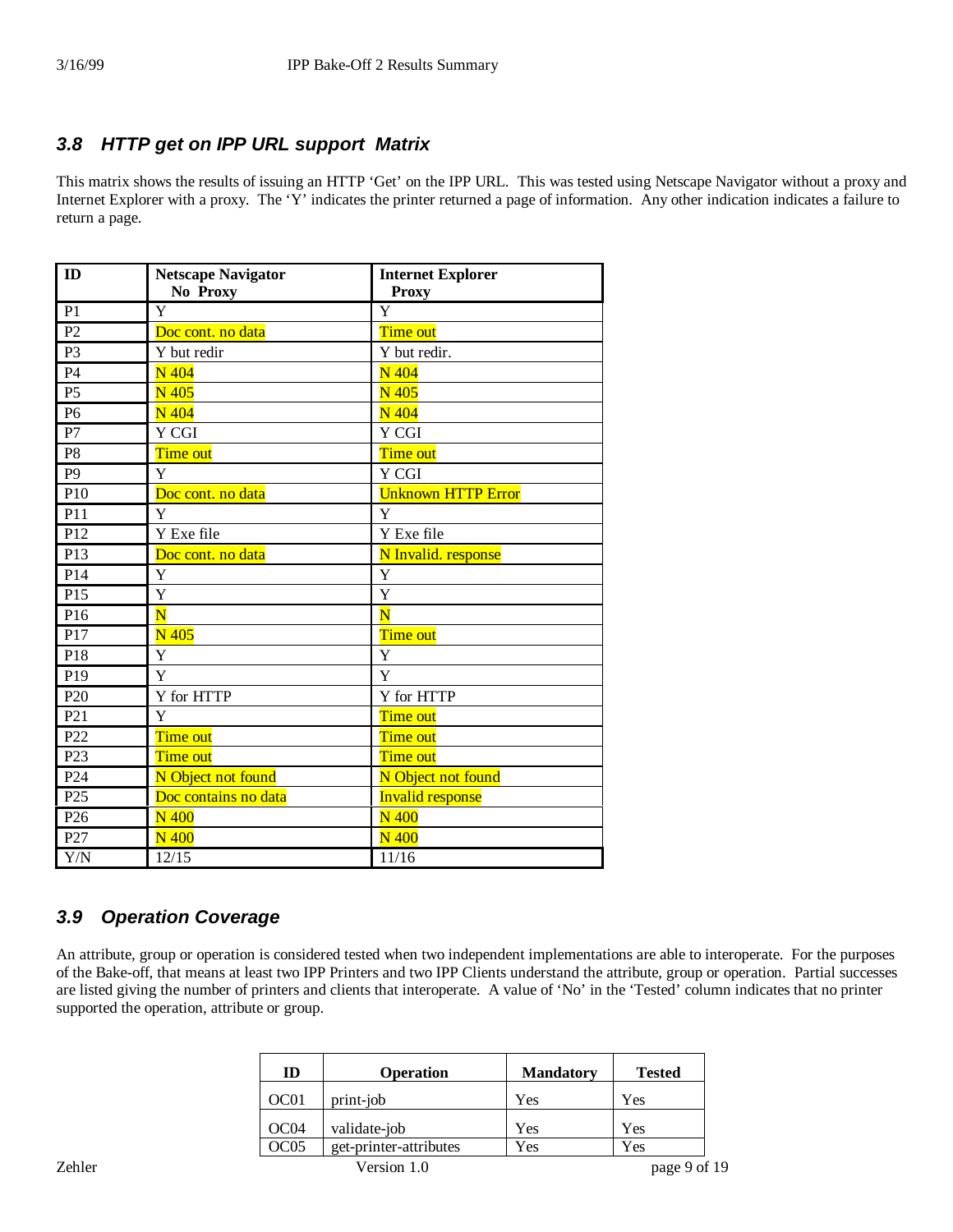| 3/16/99 | <b>IPP Bake-Off 2 Results Summary</b> |
|---------|---------------------------------------|
|         |                                       |

| ID               | <b>Operation</b>   | <b>Mandatory</b> | <b>Tested</b> |
|------------------|--------------------|------------------|---------------|
| OC <sub>06</sub> | get-jobs           | Yes              | Yes           |
| OC07             | get-job-attributes | Yes              | Yes           |
| OC <sub>08</sub> | cancel-job         | Yes              | Yes           |
| OC <sub>09</sub> | print-uri          | N <sub>0</sub>   | Yes           |
| OC10             | create-job         | N <sub>0</sub>   | Yes           |
| OC11             | send-document      | No               | Yes           |
| OC <sub>12</sub> | send-uri           | N <sub>0</sub>   | Yes           |
| OC <sub>13</sub> | hold-job           | N <sub>0</sub>   | Yes           |
| OC14             | release-job        | N <sub>0</sub>   | Yes           |
| OC15             | pause-printer      | N <sub>0</sub>   | Yes           |
| OC <sub>16</sub> | resume-printer     | N <sub>0</sub>   | Yes           |
| OC17             | purge-printer      | N <sub>0</sub>   | Yes           |
| OC <sub>18</sub> | restart-job        | N <sub>o</sub>   | Yes           |

#### *3.10 Operational Attributes Coverage*

An attribute, group or operation is considered tested when two independent implementations are able to interoperate. For the purposes of the Bake-off, that means at least two IPP Printers and two IPP Clients understand the attribute, group or operation. Partial successes are listed giving the number of printers and clients that interoperate. A value of 'No' in the 'Tested' column indicates that no printer supported the operation, attribute or group.

| <b>Operational Attribute Coverage</b> |                                 |                            |                                                          |                  |               |  |
|---------------------------------------|---------------------------------|----------------------------|----------------------------------------------------------|------------------|---------------|--|
| ID                                    | Operational<br><b>Attribute</b> | Group                      | <b>Comment</b>                                           | <b>Mandatory</b> | <b>Tested</b> |  |
| OAO1                                  |                                 | job-attribute              | Tested by get-<br>jobs                                   | Yes              | Yes           |  |
| OA02                                  |                                 | printer-attribute          | Tested by get-<br>printer-<br>attributes                 | Yes              | Yes           |  |
| OAO3                                  |                                 | unsupported-<br>attributes | Tested by<br>print-job with<br>unsupported<br>attributes | Yes              | Yes           |  |
| OA04                                  |                                 | operational-<br>attribute  | See OA08 to<br><b>OA30</b>                               | Yes              | Yes           |  |
| OA05                                  | version-number                  | preamble                   | Test with any<br>operation                               | Yes              | Yes           |  |
| <b>OA06</b>                           | operation-id                    | preamble                   |                                                          | Yes              | Yes           |  |
| <b>OA07</b>                           | request-id                      | preamble                   | Test with any<br>operation                               | Yes              | Yes           |  |
| <b>OA08</b>                           | attributes-charset              | operational-<br>attribute  | Must support<br>$utf-8$                                  | Yes              | Yes           |  |
| OA09                                  | attributes-natural-<br>language | operational-<br>attribute  | Test imposes<br>en-us<br>requirement                     | Yes              | Yes           |  |
| <b>OA10</b>                           | printer-uri                     | operational-<br>attribute  | This or OA11<br>must be $3^{rd}$<br>attribute            | Conditional      | Yes           |  |
| OA11                                  | job-uri                         | operational-<br>attribute  | This or OA10<br>must be $3^{rd}$<br>attribute            | Conditional      | Yes           |  |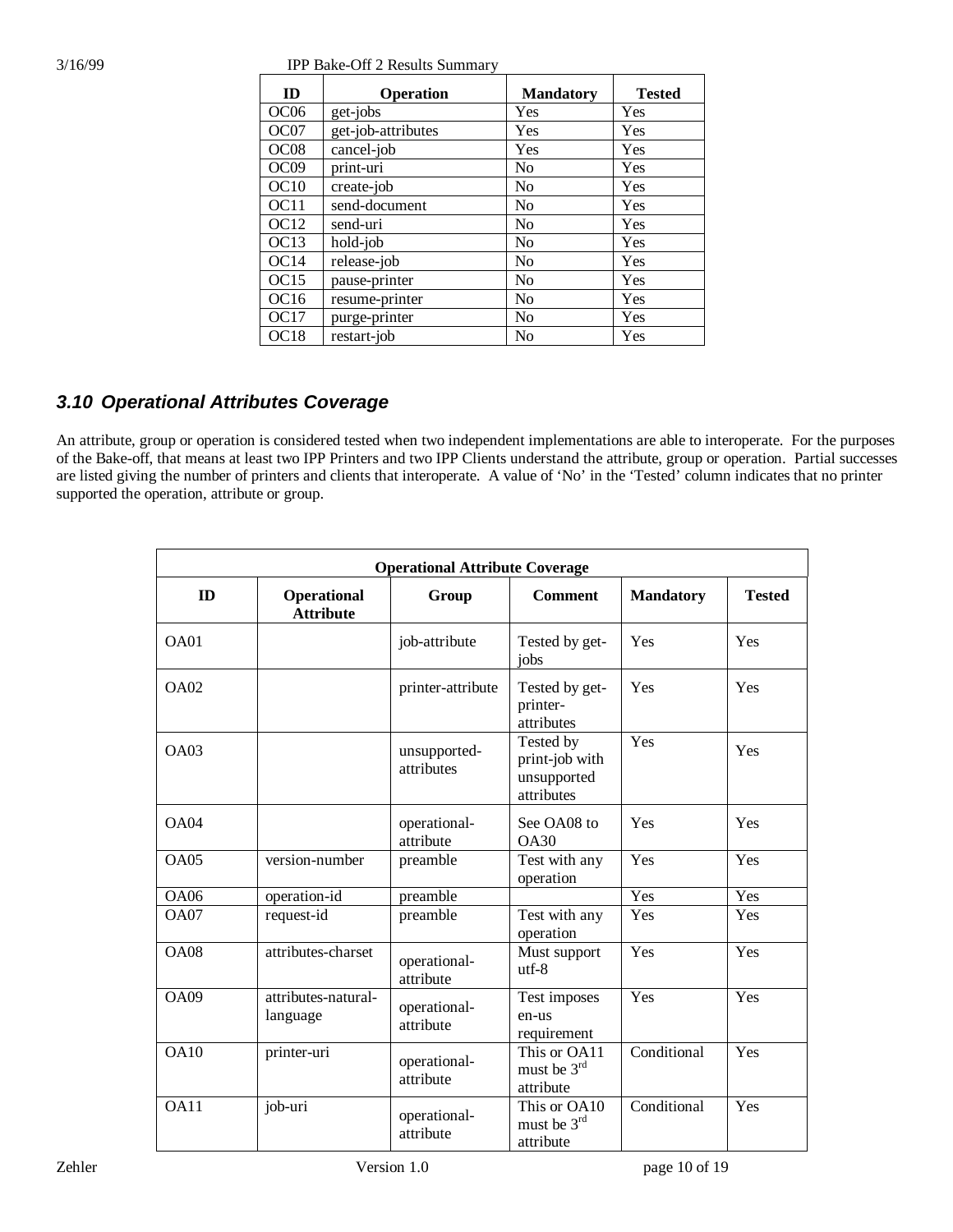| <b>Operational Attribute Coverage</b> |                                 |                           |                                             |                  |                        |  |  |
|---------------------------------------|---------------------------------|---------------------------|---------------------------------------------|------------------|------------------------|--|--|
| ID                                    | Operational<br><b>Attribute</b> | Group                     | <b>Comment</b>                              | <b>Mandatory</b> | <b>Tested</b>          |  |  |
| <b>OA12</b>                           | job-id                          | operational-<br>attribute | This must be<br>4 <sup>th</sup> attribute   | Conditional      | Yes                    |  |  |
| OA13                                  | job-name                        | operational-<br>attribute | Only for print<br>& validate<br>operations  | Optional         | Yes                    |  |  |
| <b>OA14</b>                           | requesting-user-<br>name        | operational-<br>attribute |                                             | Optional         | Yes                    |  |  |
| OA15                                  | document-uri                    | operational-<br>attribute | Only for print-<br>uri                      | Conditional      | Yes                    |  |  |
| <b>OA16</b>                           | last-document                   | operational-<br>attribute | Only for send-<br>uri and send-<br>document | Conditional      | Yes                    |  |  |
| <b>OA17</b>                           | status code                     | preamble                  | Test with any<br>response                   | Yes              | Yes                    |  |  |
| <b>OA18</b>                           | status-message                  | operational-<br>attribute | Test with any<br>response                   | Optional         | Yes                    |  |  |
| <b>OA19</b>                           | compression                     | operational-<br>attribute | Only for print<br>& validate<br>operations  | Optional         | Yes                    |  |  |
| <b>OA20</b>                           | document-natural-<br>language   | operational-<br>attribute | Only for print<br>& validate<br>operations  | Optional         | N <sub>o</sub>         |  |  |
| <b>OA21</b>                           | ipp-attribute-<br>fidelity      | operational-<br>attribute | Only for print<br>& validate<br>operations  | Optional         | Yes                    |  |  |
| <b>OA22</b>                           | job-impressions                 | operational-<br>attribute | Only for print<br>& validate<br>operations  | Optional         | N <sub>o</sub>         |  |  |
| <b>OA23</b>                           | job-k-octets                    | operational-<br>attribute | Only for print<br>& validate<br>operations  | Optional         | N <sub>o</sub>         |  |  |
| <b>OA24</b>                           | job-media-sheets                | operational-<br>attribute | Only for print<br>& validate<br>operations  | Optional         | 2 Clients<br>1 Printer |  |  |
| <b>OA25</b>                           | limit                           | operational-<br>attribute | Only for get-<br>jobs operations            | Optional         | Yes                    |  |  |
| <b>OA26</b>                           | message                         | operational-<br>attribute | Only for<br>cancel<br>operations            | Optional         | Yes                    |  |  |
| <b>OA27</b>                           | my-jobs                         | operational-<br>attribute | Only for get-<br>jobs operations            | Optional         | Yes                    |  |  |
| <b>OA28</b>                           | requested-<br>attributes        | operational-<br>attribute | Only for $get-*$<br>operations              | Optional         | Yes                    |  |  |
| <b>OA29</b>                           | Document-format                 | operational-<br>attribute | Only for print<br>operations                | Optional         | Yes                    |  |  |
| <b>OA30</b>                           | which-jobs                      | operational-<br>attribute | Only for get-<br>jobs operations            | Optional         | Yes                    |  |  |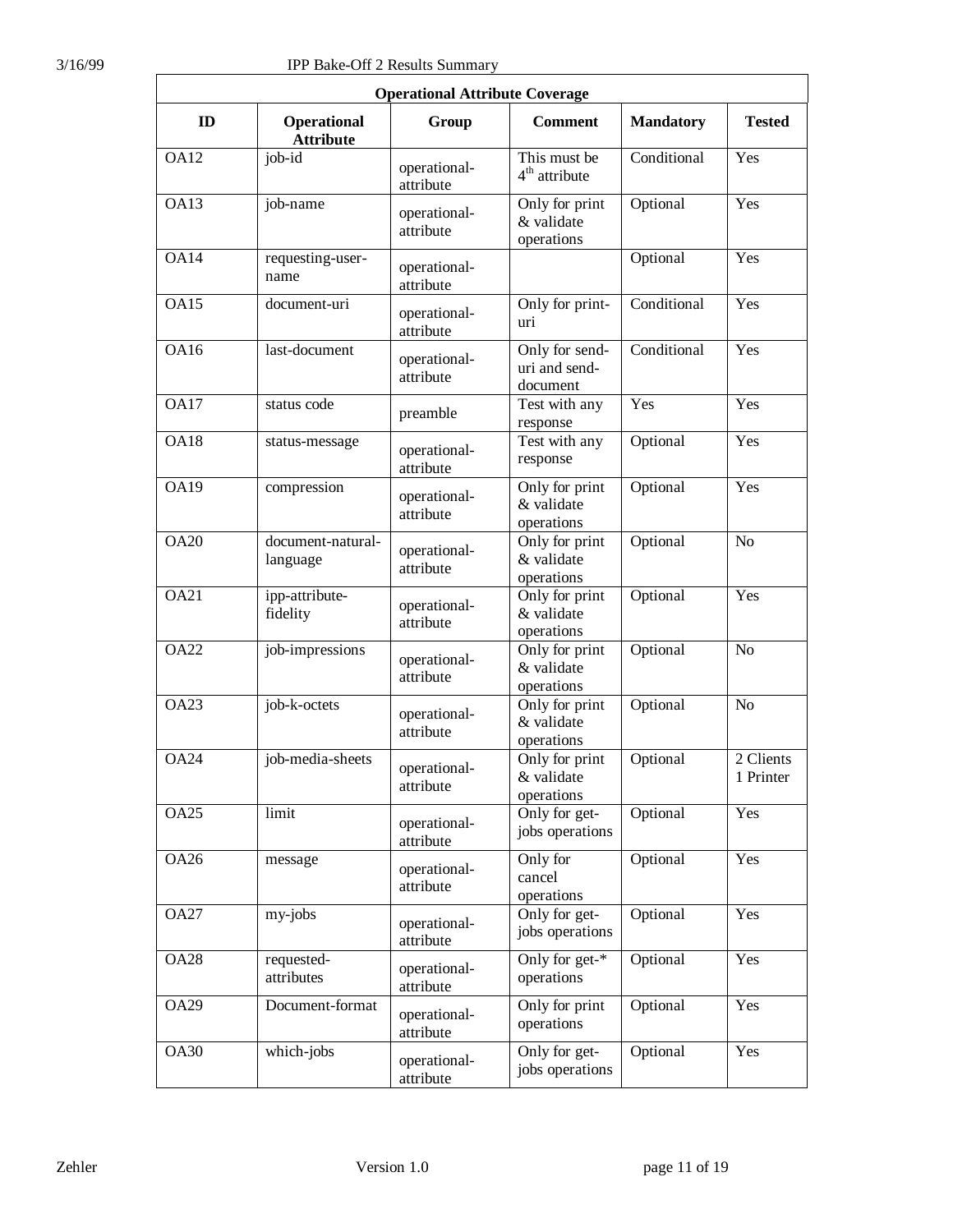An attribute, group or operation is considered tested when two independent implementations are able to interoperate. For the purposes of the Bake-off, that means at least two IPP Printers and two IPP Clients understand the attribute, group or operation. Partial successes are listed giving the number of printers and clients that interoperate. A value of 'No' in the 'Tested' column indicates that no printer supported the operation, attribute or group.

#### 3.11.1 Printer Description

| <b>Printer Description</b> |                                          |                           |                  |               |  |  |
|----------------------------|------------------------------------------|---------------------------|------------------|---------------|--|--|
| ID                         | <b>Attribute</b>                         | <b>Syntax</b>             | <b>Mandatory</b> | <b>Tested</b> |  |  |
| PD <sub>01</sub>           | printer-uri-supported                    | uri                       | Yes              | Yes           |  |  |
| PD <sub>02</sub>           | uri-security-supported                   | 1setOf type2<br>keyword   | Yes              | Yes           |  |  |
| PD <sub>03</sub>           | printer-name                             | name                      | Yes              | Yes           |  |  |
| PD <sub>04</sub>           | printer-state                            | type1 enum                | Yes              | Yes           |  |  |
| PD <sub>05</sub>           | operations-supported                     | 1setOf type2 enum         | Yes              | Yes           |  |  |
| PD <sub>06</sub>           | charset-configured                       | charset                   | Yes              | Yes           |  |  |
| PD07                       | charset-supported                        | 1setOf charset            | Yes              | Yes           |  |  |
| PD <sub>08</sub>           | natural-language-<br>configured          | naturalLanguage           | Yes              | Yes           |  |  |
| <b>PD09</b>                | generated-natural-<br>language-supported | 1setOf<br>naturalLanguage | Yes              | Yes           |  |  |
| <b>PD10</b>                | printer-is-accepting-jobs                | boolean                   | Yes              | Yes           |  |  |
| PD11                       | pdl-override-supported                   | type2 keyword             | Yes              | Yes           |  |  |
| PD12                       | printer-up-time                          | integer                   | Yes              | Yes           |  |  |
| PD13                       | printer-location                         | text                      | No               | Yes           |  |  |
| PD14                       | printer-info                             | text                      | N <sub>o</sub>   | Yes           |  |  |
| PD15                       | printer-more-info                        | uri                       | N <sub>o</sub>   | Yes           |  |  |
| PD16                       | printer-driver-installer                 | uri                       | No               | Yes           |  |  |
| PD17                       | printer-make-and-model                   | text                      | No               | Yes           |  |  |
| PD18                       | printer-more-info-<br>manufacturer       | uri                       | N <sub>o</sub>   | Yes           |  |  |
| PD19                       | printer-state-reasons                    | 1setOf type2<br>keyword   | N <sub>o</sub>   | Yes           |  |  |
| PD20                       | printer-state-message                    | text                      | N <sub>o</sub>   | Yes           |  |  |
| PD21                       | document-format-<br>default              | mimeMediaType             | Yes              | Yes           |  |  |
| <b>PD22</b>                | document-format-<br>supported            | 1setOf<br>mimeMediaType   | Yes              | Yes           |  |  |
| PD <sub>23</sub>           | queued-job-count                         | integer                   | No               | Yes           |  |  |
| PD <sub>24</sub>           | printer-message-from-<br>operator        | text                      | N <sub>o</sub>   | Yes           |  |  |
| PD <sub>25</sub>           | color-supported                          | boolean                   | No               | Yes           |  |  |
| PD <sub>26</sub>           | reference-uri-schemes-<br>supported      | 1setOf uriScheme          | N <sub>0</sub>   | Yes           |  |  |
| PD27                       | printer-current-time                     | dateTime                  | N <sub>o</sub>   | Yes           |  |  |
| PD <sub>28</sub>           | multiple-operation-time-<br>out          | integer                   | No               | Yes           |  |  |
| PD <sub>29</sub>           | compression-supported                    | 1setOf type3<br>keyword   | No               | Yes           |  |  |
| PD <sub>30</sub>           | job-k-octets-supported                   | rangeOfInteger            | N <sub>o</sub>   | Yes           |  |  |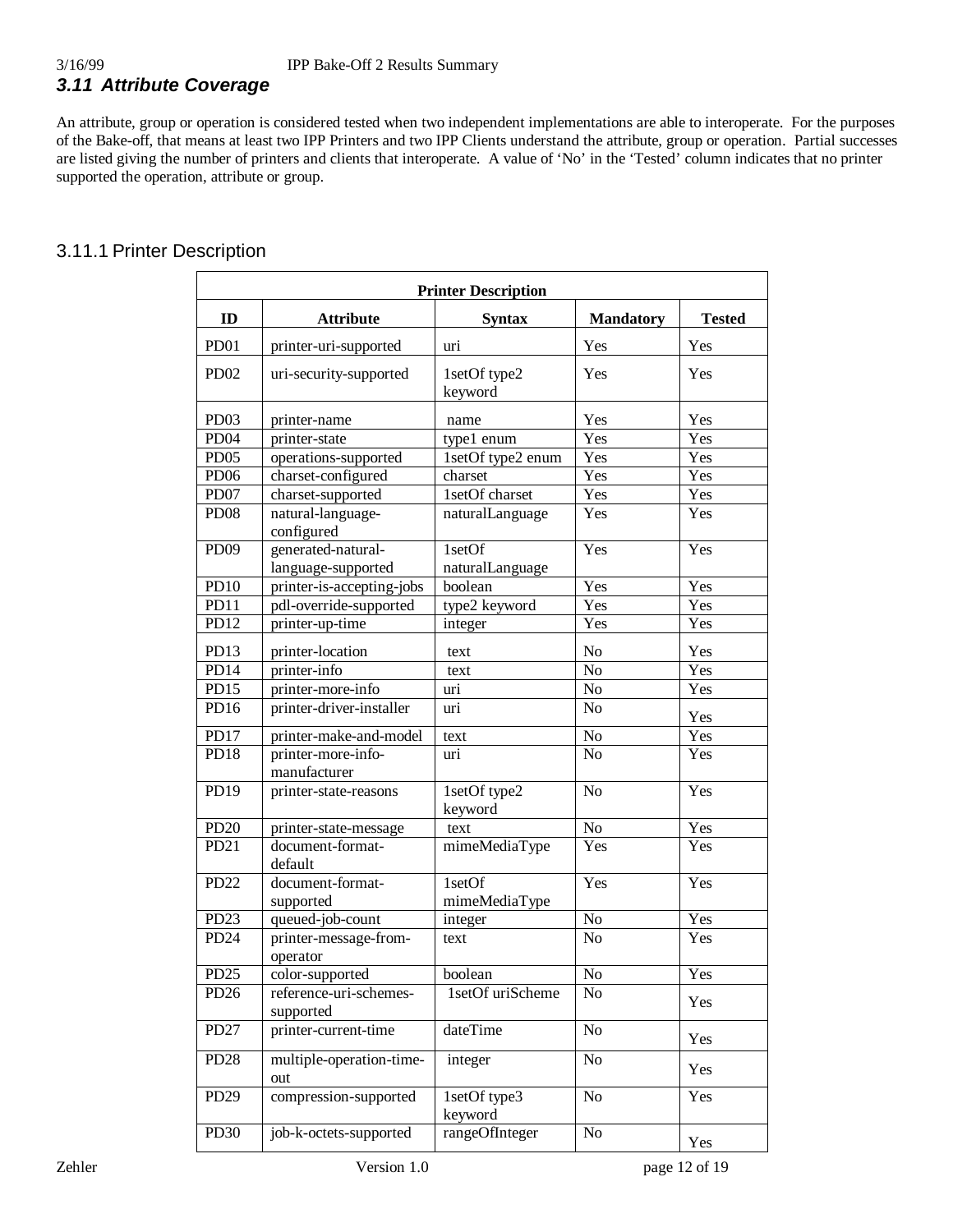3/16/99 IPP Bake-Off 2 Results Summary

| <b>Printer Description</b> |                                |                |                  |               |  |
|----------------------------|--------------------------------|----------------|------------------|---------------|--|
| ID                         | <b>Attribute</b>               | <b>Syntax</b>  | <b>Mandatory</b> | <b>Tested</b> |  |
| PD31                       | job-impressions-<br>supported  | rangeOfInteger | No               | Yes           |  |
| PD <sub>32</sub>           | job-media-sheets-<br>supported | rangeOfInteger | No               | Yes           |  |

### 3.11.2 Job Template

| <b>Job Template</b> |                                          |                                  |                  |               |  |
|---------------------|------------------------------------------|----------------------------------|------------------|---------------|--|
| ID                  | <b>Attribute</b>                         | <b>Syntax</b>                    | <b>Mandatory</b> | <b>Tested</b> |  |
| JT01                | job-priority                             | integer                          | No               | Yes           |  |
| JT <sub>02</sub>    | job-priority-default                     | integer                          | No               | Yes           |  |
| JT03                | job-priority-supported                   | integer                          | No               | Yes           |  |
| JT04                | job-hold-until                           | type4 keyword  <br>name          | No               | Yes           |  |
| JT <sub>05</sub>    | job-hold-until-default                   | type4 keyword  <br>name          | No               | Yes           |  |
| JT06                | job-hold-until-<br>supported             | 1setOf type4<br>keyword   name   | N <sub>o</sub>   | Yes           |  |
| JT07                | job-sheets                               | type4 keyword  <br>name          | N <sub>o</sub>   | Yes           |  |
| JT <sub>08</sub>    | job-sheets-default                       | type4 keyword  <br>name          | N <sub>o</sub>   | Yes           |  |
| JT <sub>09</sub>    | job-sheets-supported                     | 1setOf type4<br>keyword   name   | No               | Yes           |  |
| JT10                | multiple-document-<br>handling           | type2 keyword                    | N <sub>o</sub>   | Yes           |  |
| JT11                | multiple-document-<br>handling-default   | type2 keyword                    | No               | Yes           |  |
| JT12                | multiple-document-<br>handling-supported | 1setOf type2<br>keyword          | N <sub>o</sub>   | Yes           |  |
| JT13                | copies                                   | integer                          | No               | Yes           |  |
| JT14                | copies-default                           | integer                          | No               | Yes           |  |
| JT15                | copies-supported                         | integer                          | No               | Yes           |  |
| JT16                | finishings                               | 1setOf type2 enum                | No               | Yes           |  |
| JT17                | finishings-default                       | 1setOf type2 enum                | No               | Yes           |  |
| JT18                | finishings-supported                     | 1setOf type2 enum                | No               | Yes           |  |
| JT19                | page-ranges                              | $1set$ Of<br>rangeOfInteger      | No               | Yes           |  |
| JT20                | page-ranges-supported                    | boolean                          | No               | Yes           |  |
| JT21                | sides                                    | type2 keyword                    | No               | Yes           |  |
| JT22                | sides-default                            | type2 keyword                    | No               | Yes           |  |
| JT23                | sides-supported                          | 1setOf type2<br>keyword          | No               | Yes           |  |
| JT24                | number-up                                | integer                          | No               | Yes           |  |
| JT25                | number-up-default                        | integer                          | No               | Yes           |  |
| JT26                | number-up-supported                      | 1setOf integer<br>rangeOfInteger | No               | Yes           |  |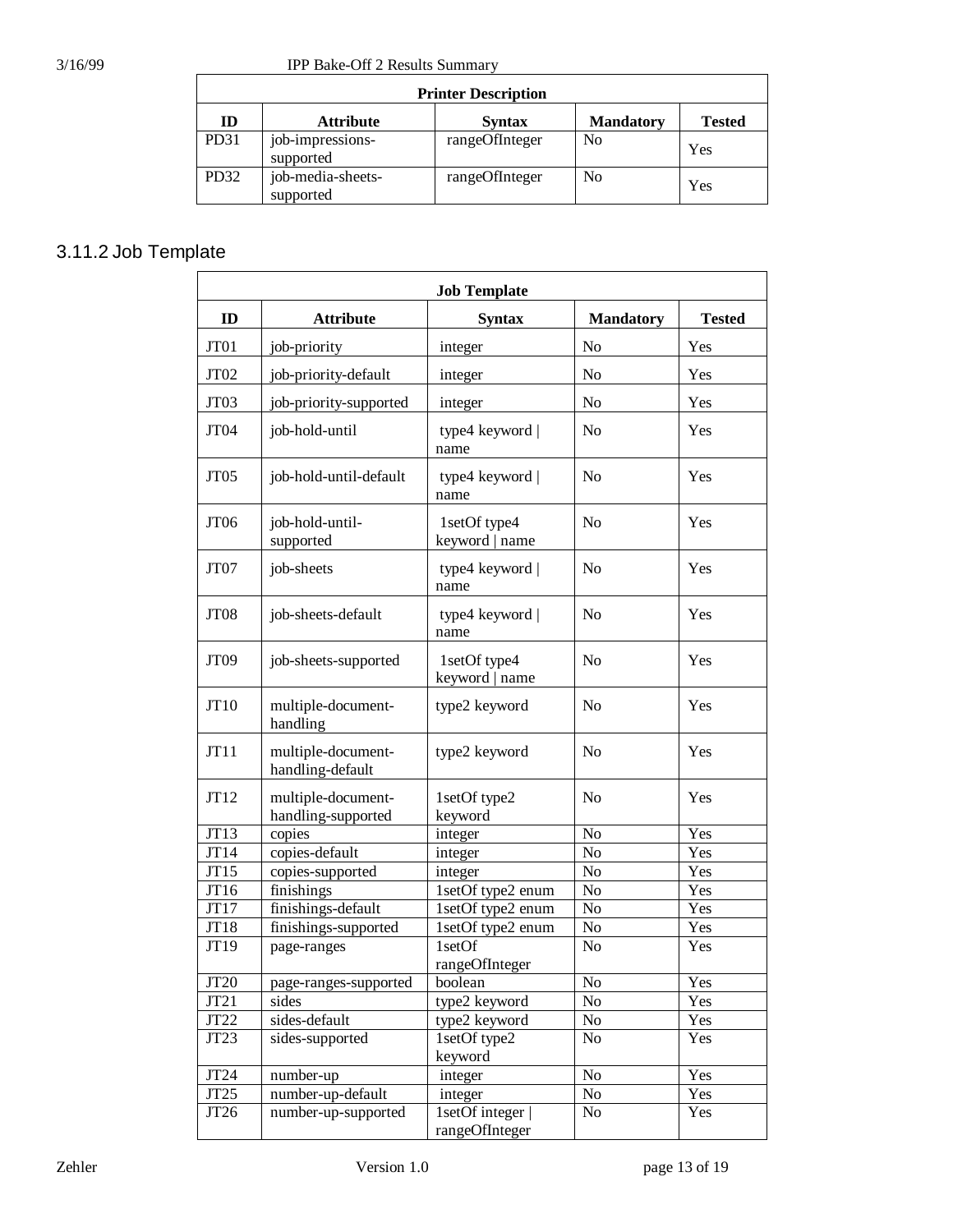| <b>Job Template</b> |                                     |                                |                  |               |  |  |
|---------------------|-------------------------------------|--------------------------------|------------------|---------------|--|--|
| ID                  | <b>Attribute</b>                    | <b>Syntax</b>                  | <b>Mandatory</b> | <b>Tested</b> |  |  |
| JT27                | orientation-requested               | type2                          | N <sub>0</sub>   | Yes           |  |  |
| JT28                | orientation-requested-<br>default   | type2                          | N <sub>0</sub>   | Yes           |  |  |
| JT29                | orientation-requested-<br>supported | 1setOf type2                   | No               | Yes           |  |  |
| JT30                | media                               | type4 keyword  <br>name        | N <sub>o</sub>   | Yes           |  |  |
| JT31                | media-default                       | type4 keyword  <br>name        | No               | Yes           |  |  |
| JT32                | media-supported                     | 1setOf type4<br>keyword   name | N <sub>0</sub>   | Yes           |  |  |
| JT33                | media-ready                         | 1setOf type4<br>keyword   name | N <sub>0</sub>   | Yes           |  |  |
| JT34                | printer-resolution                  | resolution                     | N <sub>o</sub>   | Yes           |  |  |
| JT35                | printer-resolution-<br>default      | resolution                     | N <sub>0</sub>   | Yes           |  |  |
| JT36                | printer-resolution-<br>supported    | 1setOf resolution              | No               | Yes           |  |  |
| JT37                | print-quality                       | type2 enum                     | N <sub>0</sub>   | Yes           |  |  |
| JT38                | print-quality-default               | type2 enum                     | N <sub>0</sub>   | Yes           |  |  |
| JT39                | print-quality-supported             | 1setOf type2 enum              | N <sub>0</sub>   | Yes           |  |  |

#### 3.11.3 Job Description

|        | <b>Job Description</b> |                           |                 |                  |                        |
|--------|------------------------|---------------------------|-----------------|------------------|------------------------|
|        | ID                     | <b>Attribute</b>          | <b>Syntax</b>   | <b>Mandatory</b> | <b>Tested</b>          |
|        | $J$ D $01$             | job-uri                   | uri             | Yes              | Yes                    |
|        | J <sub>D</sub> 02      | job-id                    | integer         | Yes              | Yes                    |
|        | J <sub>D03</sub>       | job-printer-uri           | uri             | Yes              | Yes                    |
|        | JD04                   | job-name                  | name            | Yes              | Yes                    |
|        | J <sub>D05</sub>       | job-originating-user-name | name            | Yes              | Yes                    |
|        | <b>JD06</b>            | job-state                 | type1 enum      | Yes              | Yes                    |
|        | JD07                   | attributes-charset        | charset         | Yes              | Yes                    |
|        | JD <sub>08</sub>       | attributes-natural-       | naturalLanguage | Yes              | Yes                    |
|        |                        | language                  |                 |                  |                        |
|        | JD09                   | job-more-info             | uri             | $\overline{No}$  | $\overline{\text{No}}$ |
|        | JD10                   | job-state-reasons         | 1setOf type2    | No               | Yes                    |
|        |                        |                           | keyword         |                  |                        |
|        | JD11                   | job-state-message         | text            | No               | 1 Printer              |
|        |                        |                           |                 |                  | 2 Client               |
|        | JD12                   | number-of-documents       | integer         | N <sub>o</sub>   | Yes                    |
|        | JD13                   | output-device-assigned    | name            | No               | 1 Printer              |
|        |                        |                           |                 |                  | 2 Client               |
|        | JD14                   | time-at-creation          | integer         | N <sub>o</sub>   | Yes                    |
|        | JD15                   | time-at-processing        | integer         | $\rm No$         | Yes                    |
|        | JD16                   | time-at-completed         | integer         | N <sub>o</sub>   | Yes                    |
|        | JD17                   | number-of-intervening-    | integer         | No               | Yes                    |
|        |                        | jobs                      |                 |                  |                        |
|        | JD18                   | job-message-from-         | text            | $\rm No$         | 1 Printer              |
|        |                        | operator                  |                 |                  | 2 Client               |
|        | JD19                   | job-k-octets              | integer         | $\rm No$         | Yes                    |
|        | JD20                   | job-impressions           | integer         | N <sub>o</sub>   | No                     |
|        | JD21                   | job-media-sheets          | integer         | N <sub>o</sub>   | 1 Printer              |
|        |                        |                           |                 |                  | 2 Client               |
|        | JD22                   | job-k-octets-processed    | integer         | N <sub>o</sub>   | Yes                    |
| Zehler |                        | Version 1.0               |                 |                  | page 14 of 19          |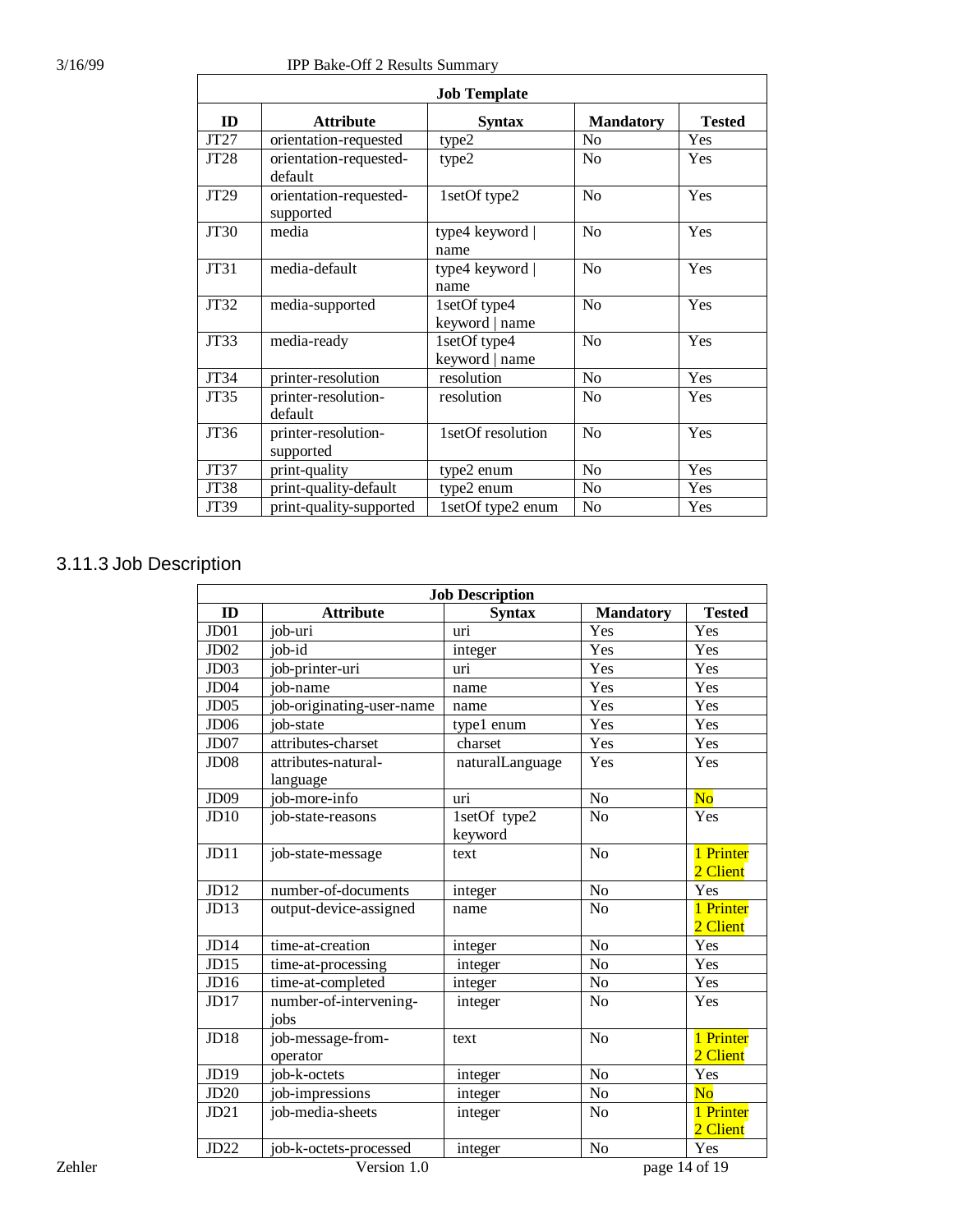3/16/99 IPP Bake-Off 2 Results Summary

| <b>Job Description</b> |                                |               |                  |                     |  |
|------------------------|--------------------------------|---------------|------------------|---------------------|--|
| ID                     | <b>Attribute</b>               | <b>Syntax</b> | <b>Mandatory</b> | <b>Tested</b>       |  |
| JD23                   | job-impressions-<br>completed  | integer       | No               | Printer<br>2 Client |  |
| JD24                   | job-media-sheets-<br>completed | integer       | No               | Yes                 |  |

#### *3.12 Syntax Coverage*

| <b>Syntax Coverage</b> |                                 |                                     |                  |                |  |
|------------------------|---------------------------------|-------------------------------------|------------------|----------------|--|
| ID                     | <b>Syntax</b>                   | <b>Attribute</b>                    | <b>Mandatory</b> | <b>Tested</b>  |  |
| SC <sub>01</sub>       | text                            | printer-state-                      | No               | Yes            |  |
|                        |                                 | message                             |                  |                |  |
| SC <sub>02</sub>       | textWithLanguage                | Printer-location                    | N <sub>o</sub>   | Yes            |  |
| SC03                   | name                            | printer-name                        | Yes              | Yes            |  |
| SC <sub>04</sub>       | nameWithLanguage                | printer-name                        | Yes              | Yes            |  |
| SC <sub>05</sub>       | keyword                         | pdl-override-<br>supported          | Yes              | Yes            |  |
| SC <sub>06</sub>       | enum                            | printer-state                       | Yes              | Yes            |  |
| SC <sub>07</sub>       | uri                             | printer-uri-<br>supported           | Yes              | Yes            |  |
| SC <sub>08</sub>       | UriScheme (1 setOf)             | reference-uri-<br>schemes-supported | N <sub>o</sub>   | Yes            |  |
| SC <sub>09</sub>       | charset                         | charset-configured                  | Yes              | Yes            |  |
| SC10                   | naturalLanguage                 | natural-language-<br>configured     | Yes              | Yes            |  |
| $\overline{SC11}$      | mimeMediaType                   | document-format-<br>default         | N <sub>o</sub>   | Yes            |  |
| $\overline{SC12}$      | octetString                     |                                     |                  | N <sub>o</sub> |  |
| SC13                   | boolean                         | printer-is-<br>accepting-jobs       | Yes              | Yes            |  |
| SC14                   | integer                         | printer-up-time                     | Yes              | Yes            |  |
| SC15                   | rangeOfInteger                  | job-k-octets-<br>supported          | N <sub>0</sub>   | Yes            |  |
| SC16                   | dateTime                        | printer-current-<br>time            | N <sub>o</sub>   | Yes            |  |
| SC17                   | resolution                      | printer-resolution                  | N <sub>o</sub>   | Yes            |  |
| <b>SC18</b>            | 1setOf X (1setOf type2<br>enum) | operations-<br>supported            | Yes              | Yes            |  |

#### **4 Issues**

- 1) PROBLEM: Is 'application/octet-stream REQUIRED? Is application/octet-stream REQUIRED. IPP/1.0 appears not to require it, while IPP/1.1 indicated "REQUIRED".
- 2) ADDITION: We would like to add another operation that forces the server to generate a 401 authentication challenge.

This is very useful for a client to be able to get into identified mode as soon as possible. Today you have to wait to be challenged by the server, which may never happen – or happens at an unpredictable time. Unless somebody has a different solution (Microsoft)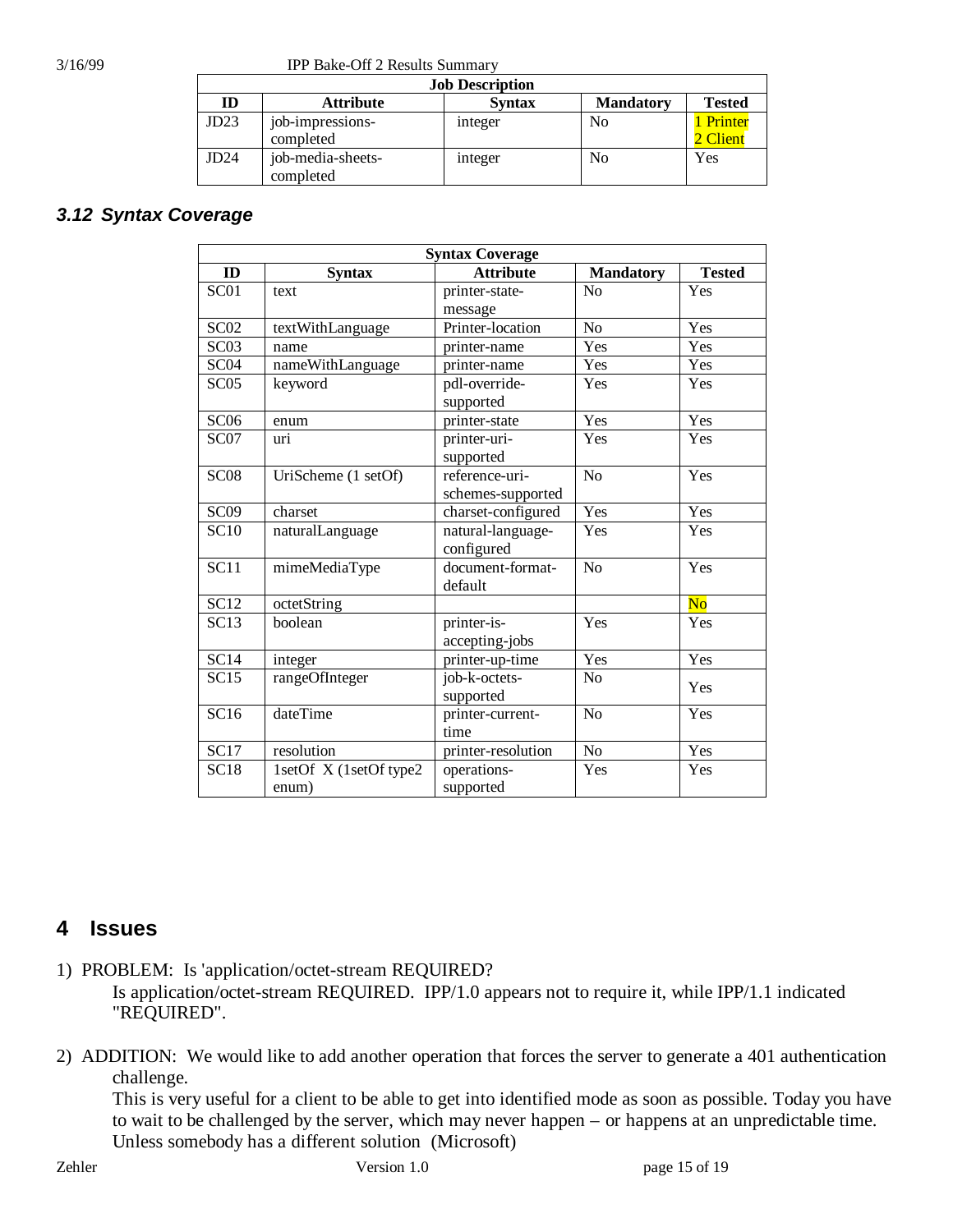3) ISSUE: How reject down stream auto-sensed unsupported PDL?

If auto-sensing happens AFTER the job is accepted (as opposed to auto-sensing at submit time before returning the response), what does the implementation do?

Presumably, it is similar to encountering a mal-formed PDL. So the implementation aborts the job, puts the job in the 'aborted' state and sets the 'aborted-by-system' value in the job's "job-state-reasons", if supported.

4) PROBLEM: Client closes slow channel

Some IPP Printer implementations, such as forwarding servers, want to accept an IPP job, even though the down stream channel is being used at the moment by another job stream that the device supports. Rejecting the job would mean that an IPP job might never get in, since these other protocols queue the request.

However, some clients close the channel when it is flowed controlled off for too long a time? Suggested fix: Clients MUST NOT close the channel when flowed controlled off. Clients SHOULD do Get-Printer-Attributes and determine state of the device. Alert user if the printer is stopped. Let user decide whether to abort the job transmission or not. Add a new success-ok-but-very-busy status code?

5) PROBLEM: Client closes stopped device

When a non-spooling printer is accepting data and putting it on media and runs into a problem, such as paper out or paper jam, what should it do?

Returning an error is not user friendly, if fixing the problem would allow the job to complete normally. Suggested fix: clients must not close the channel. Clients SHOULD do Get-Printer-Attributes and determine state of the device. Alert user if the printer is stopped. Let user decide whether to abort the job transmission or not.

6) PROBLEM: IPP server supports deflate and gzip.

If client sets "compression attribute = deflate" and sends gziped data, what error does IPP server return to client?

7) CONVENTION: Please implement Manufacturer make and model printer attribute and send the .INF file model name of the printer. If you do this we will automatically install the correct driver (if we have it) (Microsoft)

8) ISSUE: In IPP/1.0 Model and semantics 3.2.6.1, the definition for "limit", "which-jobs" and "my-jobs" is contradicting each other. The problem is that the definition for "which-jobs" and "my-jobs" states that a group of job MUST be returned. (Stefan Andersson Axis Communication AB)

9) PROBLEM: Customers become very unhappy when they go to the printer to pick up their job and a ream of PostScript source code is sitting in theoutput bin. Cause: A PostScript datastream is accidentally sent to a PCL printer. IPP Issue: IPP needs to clarify the standard in section 3.2.1.1 of the Model and Semantics document. Lines 1219-1221 state that: If the client does not supply [the document format] attribute, the Printer object assumes that the document data is in the format defined by the Printer object's "document-format-default" attribute. I would like to see the following clarification:

If the client does not supply [the document format] attribute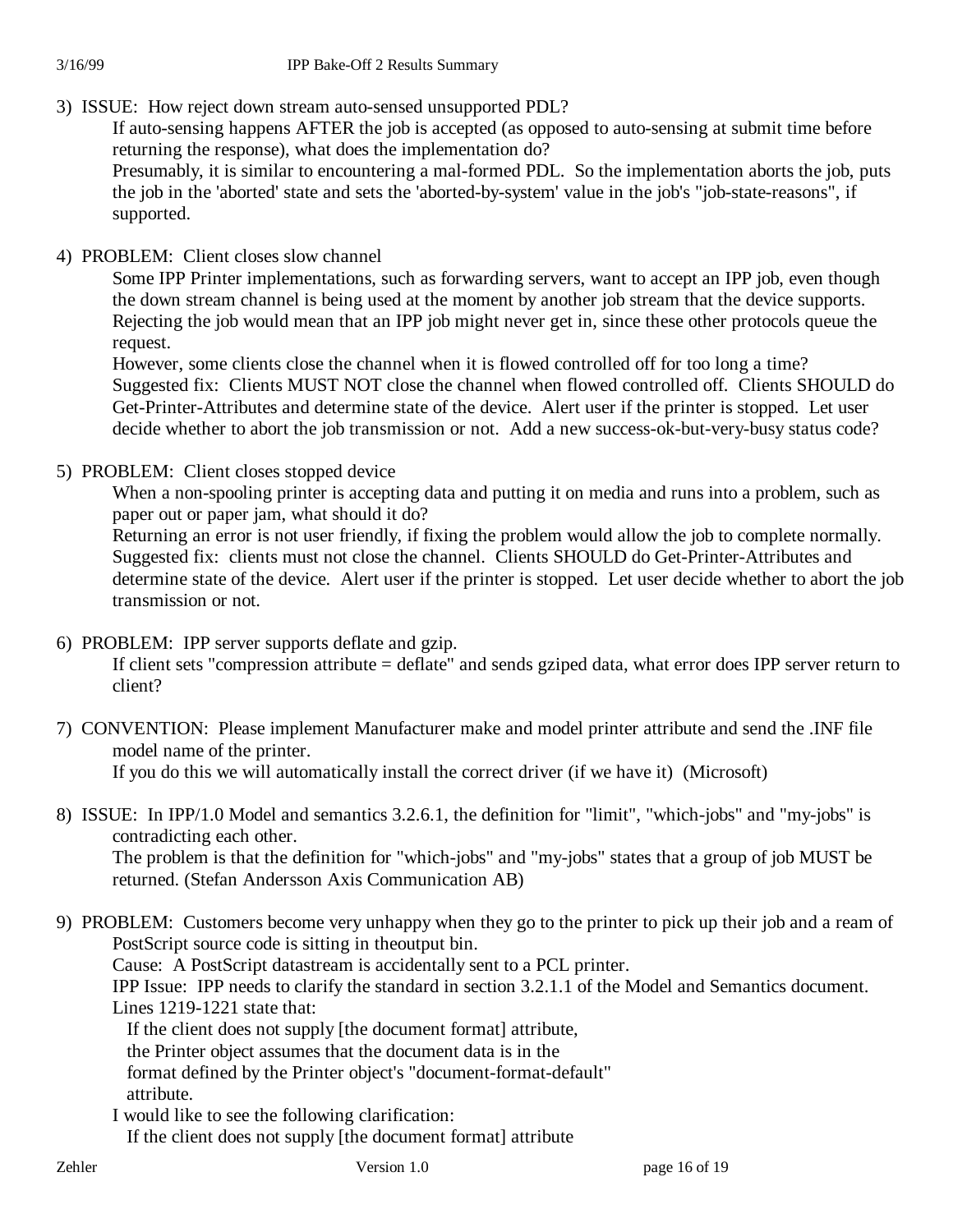3/16/99 IPP Bake-Off 2 Results Summary

 and the Printer object is not able to auto-sense the document format at print-job request time, the Printer object assumes that the document data is in the format defined by the Printer object's "document-format-default" attribute.

If the Printer object senses that the document format is PostScript, then job should be rejected if it is being sent to a PCL-only printer. The 'application/octet-stream' mechanism discussed in section 4.1.9 does not seem to be helpful in this case, because it appears to assume that the auto-sensing occurs at document processing time. Until the document is actually "ripped", the document format remains unknown. So it seems to me that lines 2453-2476 do not address the problem described above where the wrong document format is submitted. These lines, rather, seem to apply to the case of a printer that handles multiple document formats and assumes that the submitted document is in one of the supported formats.

10) ISSUE: How distinguish between submit vs processing auto-sense?

There are two different implementations of auto-sensing:

at print submit time BEFORE the Print-Job or Send-Document responds

 at document processing (ripping) time AFTER the Print-Job or Send-Document has accepted the job. The description of 'application/octet-stream' doesn't clarify whether one, the other or both is meant. How can a client determine which is supported?

Possible solutions:

1. Clarify that 'application/octet-stream' means either depending on implementation

2. Add a new value that means auto-sense at request time and clarify that 'application/octet-stream' means at processing time.

3. Add a new value that means auto-sense at processing time and clarify that 'application/octet-stream' means at request time.

4. Do 1 and add two new values that mean at request time and at processing time.

11) ISSUE: If a server receives a request with a document format which is not supported, it returns the clienterror-document-format-not-supported (0x040A) status code. Is it also necessary to include document format in the unsupported attribute group?

We suggest text which says it need not be supplied in the unsupported group.

12) ISSUE: length fields for the "UNSUPPORTED" tag

IPP/1.0: Model and Semantics, 16 Nov 1998, 3.2.1.2, Group 2 (unsupported attributes) -- states that in the case of an unsupported attribute name, the printer object should return a substituted out of band value of "unsupported". This impression is strengthened by the reference to section 4.1, where it gives the legal out of band values, none of which is an empty string.

This appears to conflict with Internet Printing Protocol/1.0: Encoding and Transport, 16 Nov 1998, section 3.10, where it states that the value length must be 0 and the value empty. (Claudio Cordova, Wade Mergenthal Xerox Corp.)

13) PROBLEM: What job-state value should be returned in the Create-Job response? Pending, pending-held, or either depending on implementation?

The problem with 'pending' is that the job is not a "candidate to start processing" as the definition states. The 'pending-held' state seems more reasonable. Its definition is: 'pending-held': The job is not a candidate for processing for any number of reasons but will return to the 'pending' state as soon as the reasons are no longer present. The job's "job-state-reason" attribute MUST indicate why the job is no longer a candidate for processing. Also there is a "job-state-reason" value 'job-incoming' which states: 'job-incoming': The Create-Job operation has been accepted by the Printer, but the Printer is expecting additional Send-Document and/or Send-URI operations and/or is accessing/accepting document data. But "job-state-reasons" is OPTIONAL. Do we mandate it or recommend it if supporting Create-Job?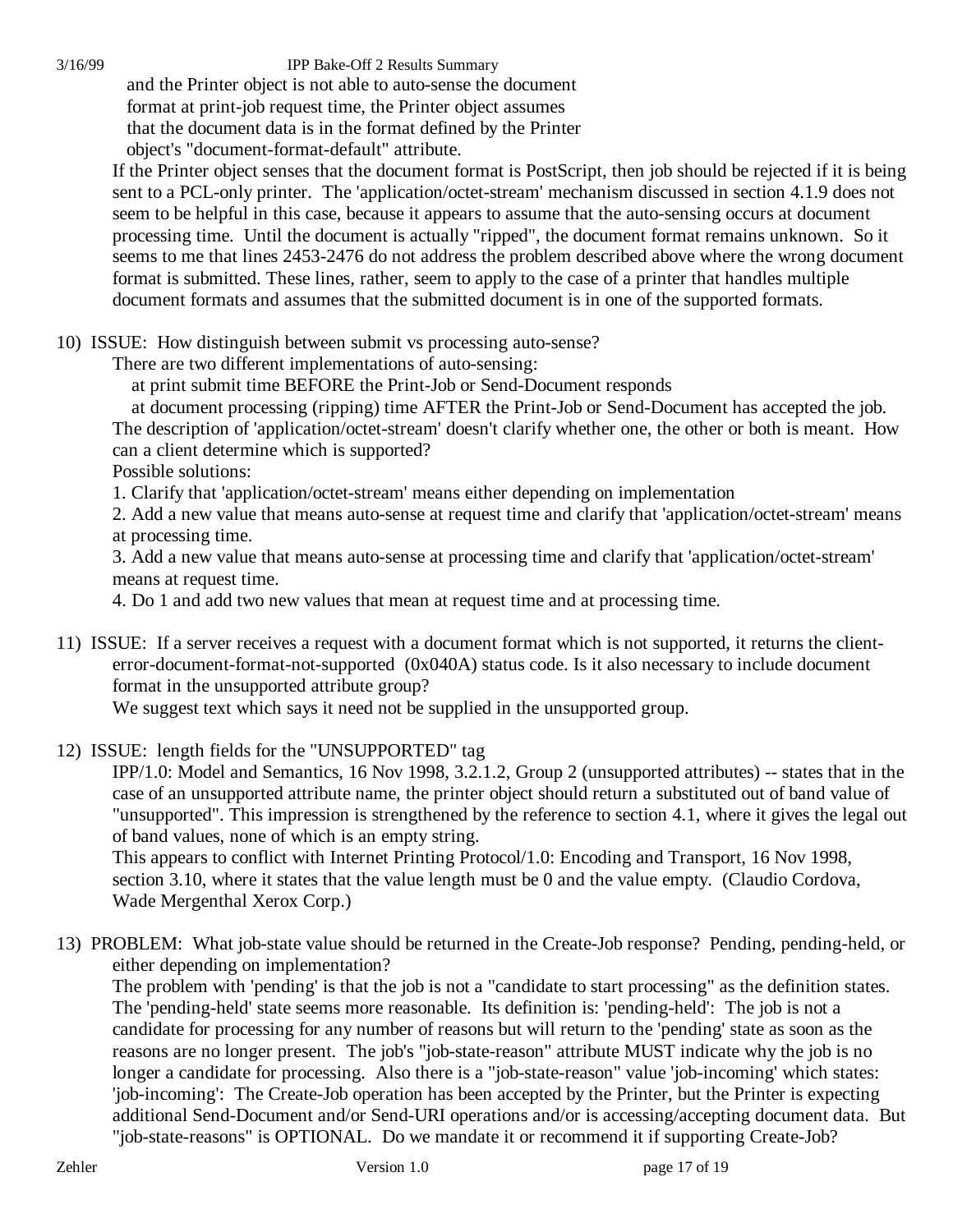#### 3/16/99 IPP Bake-Off 2 Results Summary

14) PROBLEM: Job-state for a forwarding server?

What job-state value should be returned in the Print-Job response for an IPP object that forwards the data over a one-way interface, such as a parallel port or LPD? pending, processing, completed, or unknown? Unknown is the strict interpretation of section 4.3.7 "job-state", but it isn't very user friendly. The "jobstate" SHOULD reflect the actual job state, but these implementations have no idea when the job actually starts or finishes.

How about a new "job-state-reasons" value: 'queued-in-device' (from PWG Job Monitoring MIB)?

15) ISSUE: 'unknown' and 'unsupported' Out of band values.

It is very unclear from the spec as to whether or not you should use the word 'unknown' (or unsupported in that case) as the value for attributes that are unknown.

You can read it that you set the length equal to zero and set the type to 'unknown'. You can also read it as saying you set the value to the string'unknown'.

This is not helped by the spec saying – you must set the length to zero and then telling a client what to do with a non-zero length. (Microsoft)

16) CONVENTION: GetPrinterAttributes Polling

Some client polls printer periodically by GetPrinterAttributes without specifying requested^attributes. So printer has to reply all attributes. It consumes printer resouce. Client should specify requested-attriubtes, if it wants to get printer status.

- 17) ISSUE: What are clients doing with printers that don't support absolute time? How can client display an absolute time (which is what is useful for a user)?
	- Possible Solution

Get Uptime from printer

Get Job(s)

Calculate Display time  $=$  job tick time  $-$  uptime  $+$  local client absolute time. The down side is that the client has to get the uptime every time (Microsoft)

18) PROBLEM: Return all errors on Print-Job fidelity=true

If ipp-attributes-fidelity=true, MUST all attributes that are not supported, be returned, or can just the first error be returned?

19) ISSUE: User Performing the Operation

The Send-Document and Send-URI commands need the following clarification with regard to the user performing the operation user. In the requesting-user-name section of Send-Document add:

The user performing the Send-Document operation must be the same as for the Create-Job operation that created the job. The printer determines the user performing the operation from the requesting-user-name or the underlying authentication mechanism as described in Section 8.3 of the model document.

The wording in the Send-URI section would imply that the above change applies to Send-URI as well.

20) PROBLEM: Non-spooling printers accept/reject additional jobs

Some IPP Printer implementations reject a second Print-Job (or Create-Job) while they are processing a Print-Job. Other IPP Printer implementations, such as forwarding servers and non-spooling printers, accept some number of subsequent jobs, but flow control them off until the first job is finished. Suggested fix: Add a new success-ok-but-very-busy status code so that clients and servers (acting as